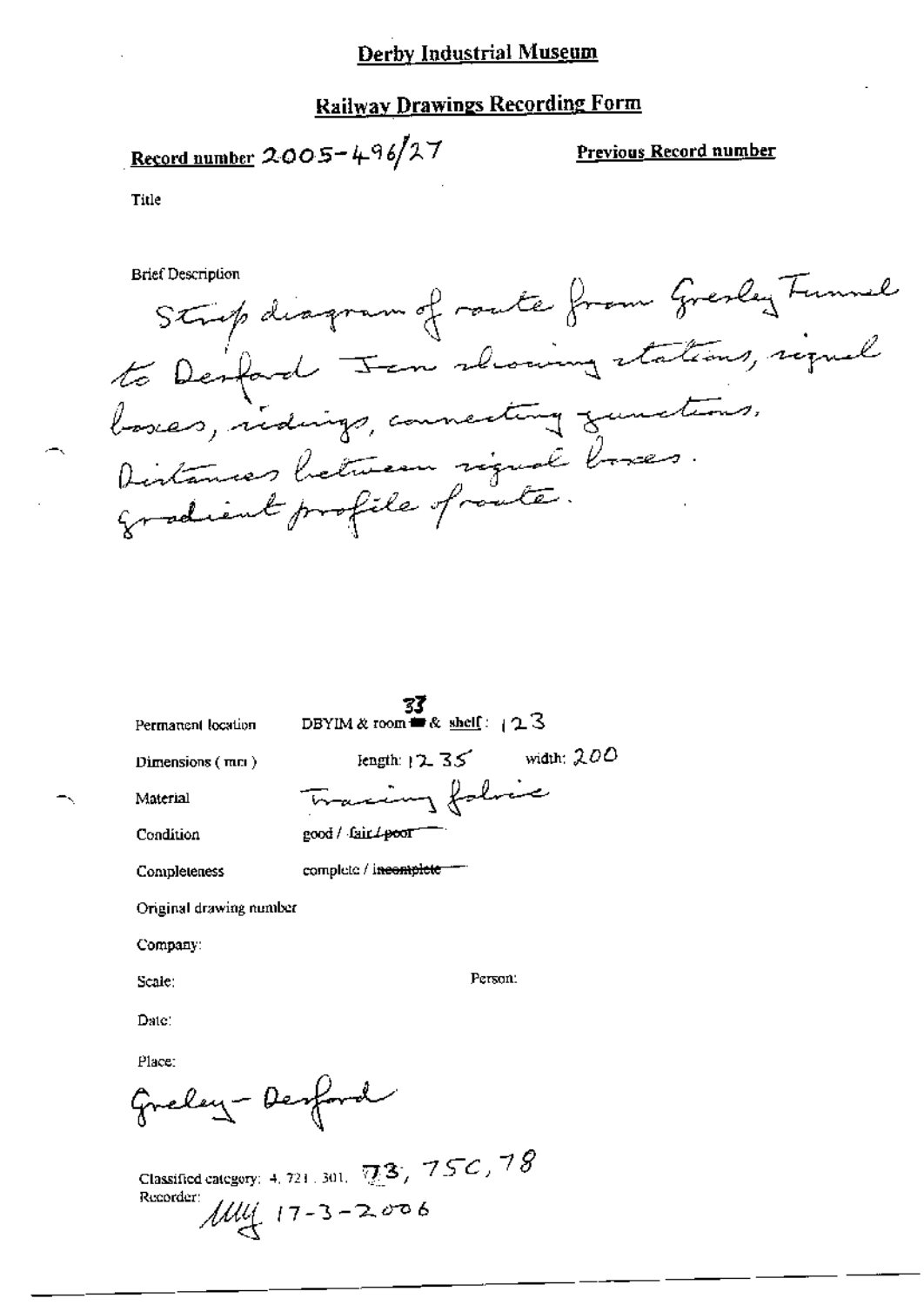#### **Railway Drawings Recording Form**

<u>Record number</u> 2005-496/25

Previous Record number

Title

Strip disgram of route from kinder Join SB (Buts sidings & connecting gametions

Permanent location

DBYIM & room # & shelf: 123

Dimensions  $(mn)$ 

width:  $70$ length:  $(302)$ 

Material

Condition

Tracing fabric good / f<del>air / poo</del>r

complete / incomplete<sup>--</sup>

Completeness

Original drawing number

Company:

Scale:

Person:

Date:

Place:

Burton to Knighton Leico Jan

Classified category: 4, 721, 301,  $72A, 72B, 73$ ,  $75C$ Recorder:  $1149 - 17 - 3 - 2006$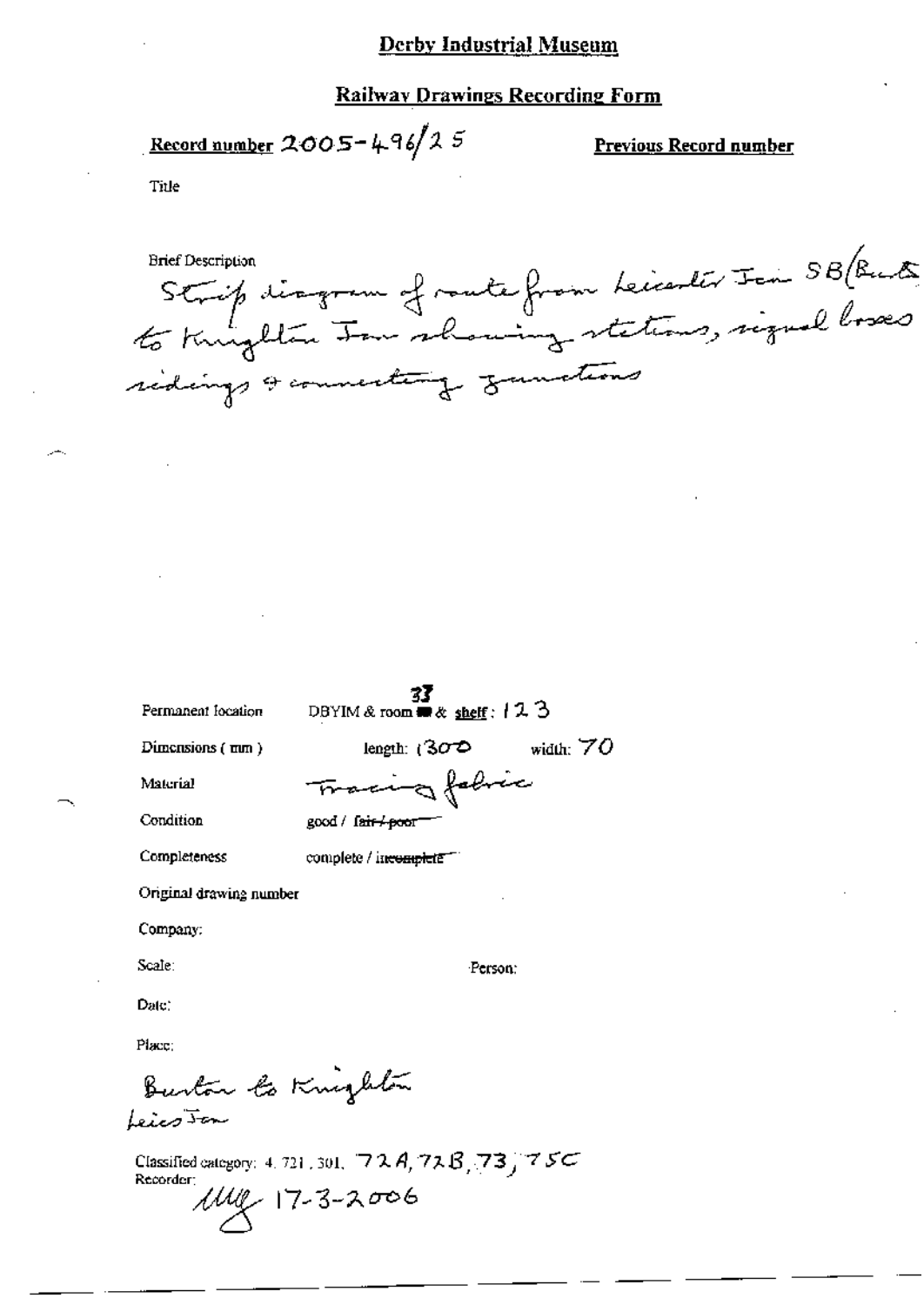### **Railway Drawings Recording Form**

Record number  $2005 - 496/26$ 

**Previous Record number** 

Tide

**Brief Description** 

Strip desprem of roads from Coolville Jen<br>to Saffron Loue Jen showing stations,<br>signal loses, ridings, connecting zametims and to mile posts.

Permanent location

 $\frac{37}{12}$ <br>DBYIM & room **=** & <u>shelf</u>: 123

Dimensions (mm)

length:  $2330$  width:  $115$ 

Material Condition

Fracing fabric good / fair+poor

Completeness

complete / incomplete\*

Original drawing number

Company:

Scale:  $\int_0^{H} f$  /  $m \in \mathbb{R}$ 

Person:

Date:

Place:

Coolville-Saffrom Lome

Classified category:  $4, 721, 301, 72A, 73.$ Recorder:  $\mu$ ug 17-3-2006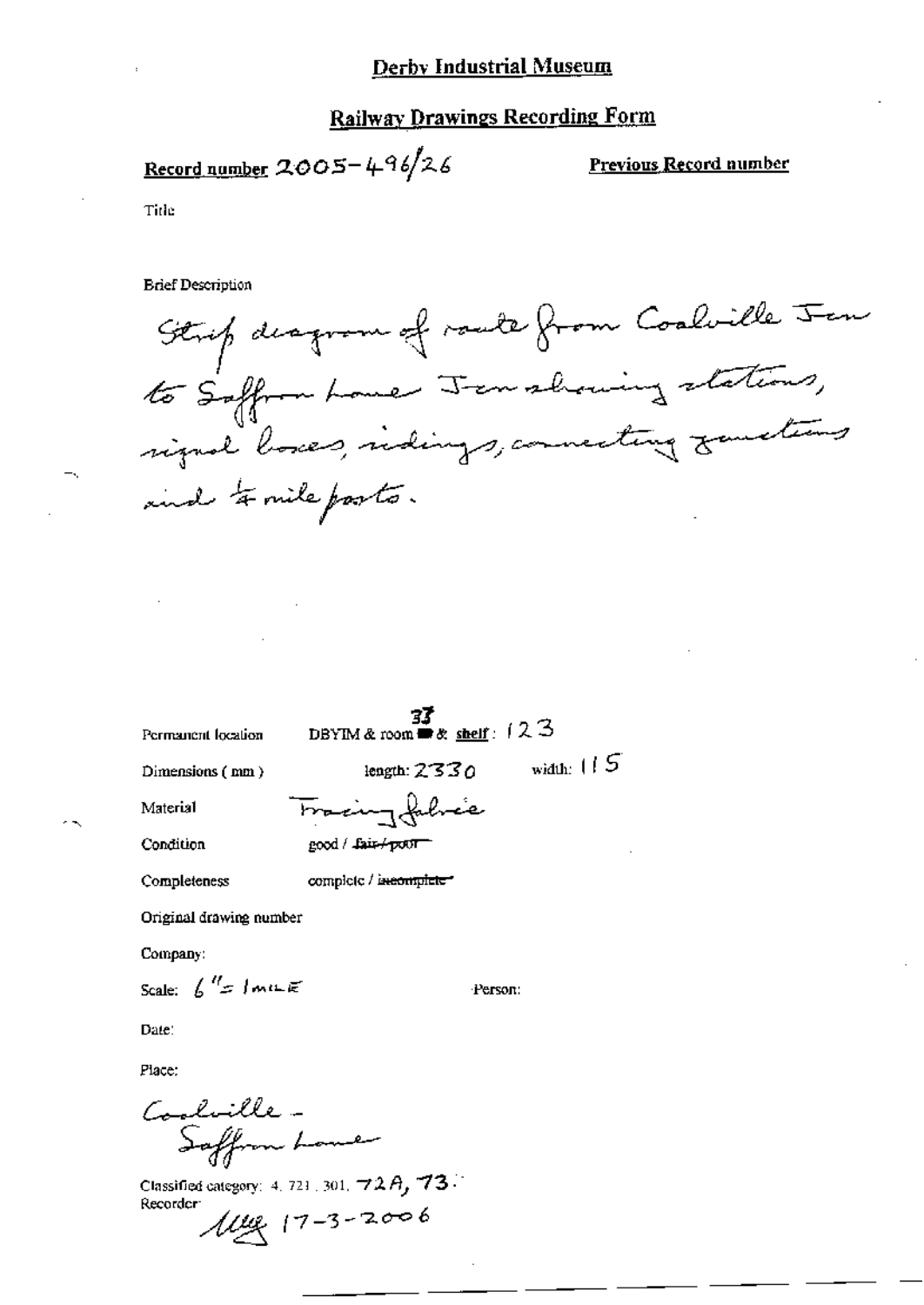Record number 1971-384/602.1

 $CATTELL$ <br>1559 Previous Record number

Title

 $\sim$ 

MIOLAND RAILWAY WEST BRIOGE BRANCH LAND PLAN

**Brief Description** 

Cover sheet, Littepage

Permanent location

DBYIM & room 49 & shelf:  $12.0$ 

length:  $810$ 

Dimensions (mm)

Pofer

Condition

Material

good / fair / poor

Completeness

complete / incomplete

Original drawing number

Company: MR

Scale:

Person P 5 rue Callum

width:  $535$ 

Date:  $1904$ 

Place:

West Bridge

Classified category:  $4.721.301.73$  $\mu$  10/10/2003 Recorder: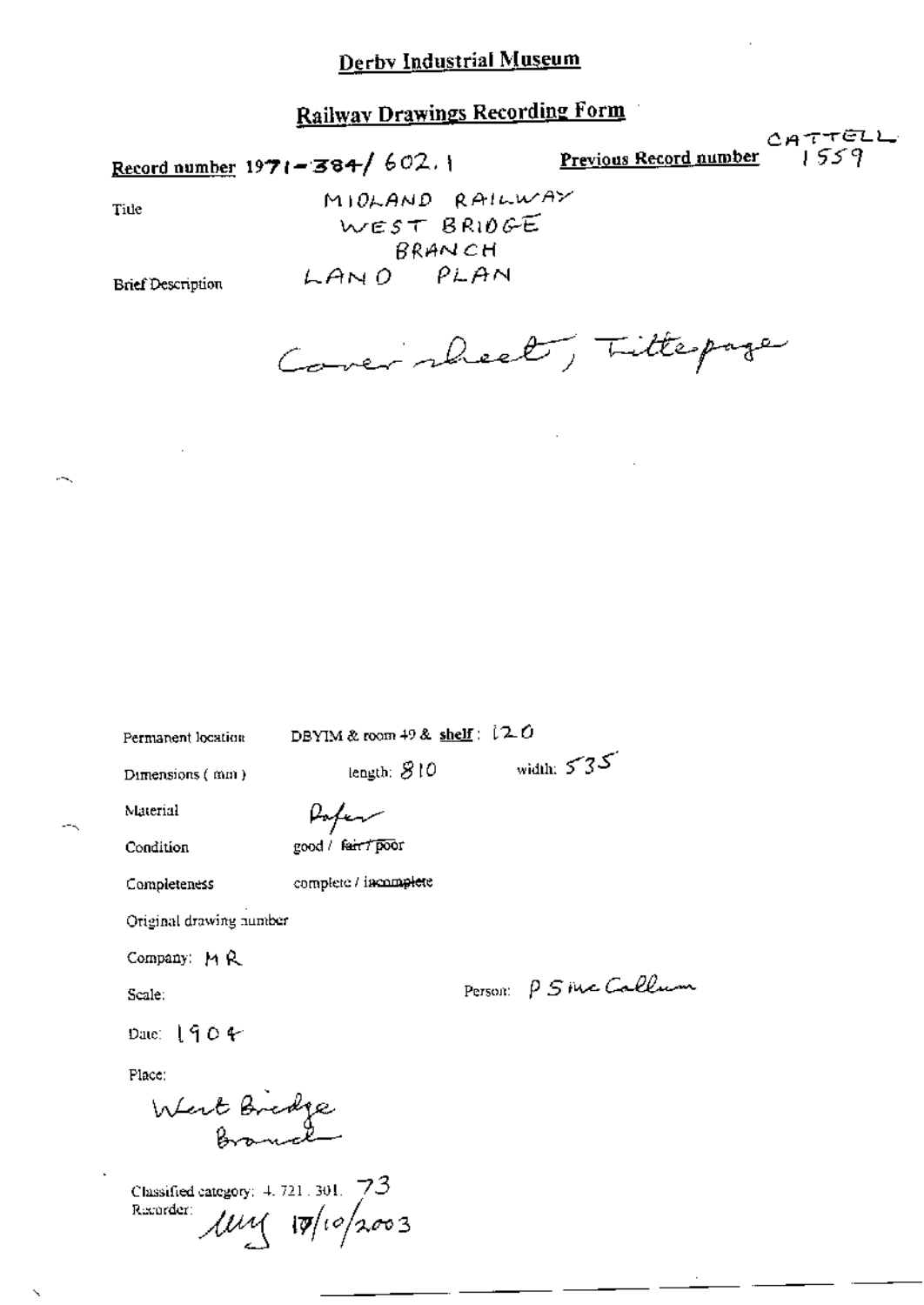Record number 1971-384/602.2

Recorder:  $\mu$ u 10/10/2003

CATTELL Previous Record number 1559

Title

**Brief Description** 

Plan of roate showing tracks, buildings, roads, watercauses ofields. County of Leicenter. Fargina of Rathey, Parish of Kirky Muscles Landawners: Thomas Bunney. William Inden. Earl of Stemford & Warrington. William Matts, Forhn Blakesley. Rev George Winstanley. Joseph Freeman. Henry Feeman Single line route from zunden with Buston-DBYIM & room 49 &  $\frac{\text{shell}}{2}$ : 12.0 Permanent location width:  $535$ length:  $810$ Dimensions (mm) Rofer Material good / fair / poor Condiuon complete / incomplete Completeness Original drawing number  $SHEET$  ] Company  $MR$ Scale:  $1'' = 2$  cetAINS Person: Date: Place:  $0 M P \frac{3}{4}MP$ Desford Tunction Classified category: 4-721-301, 73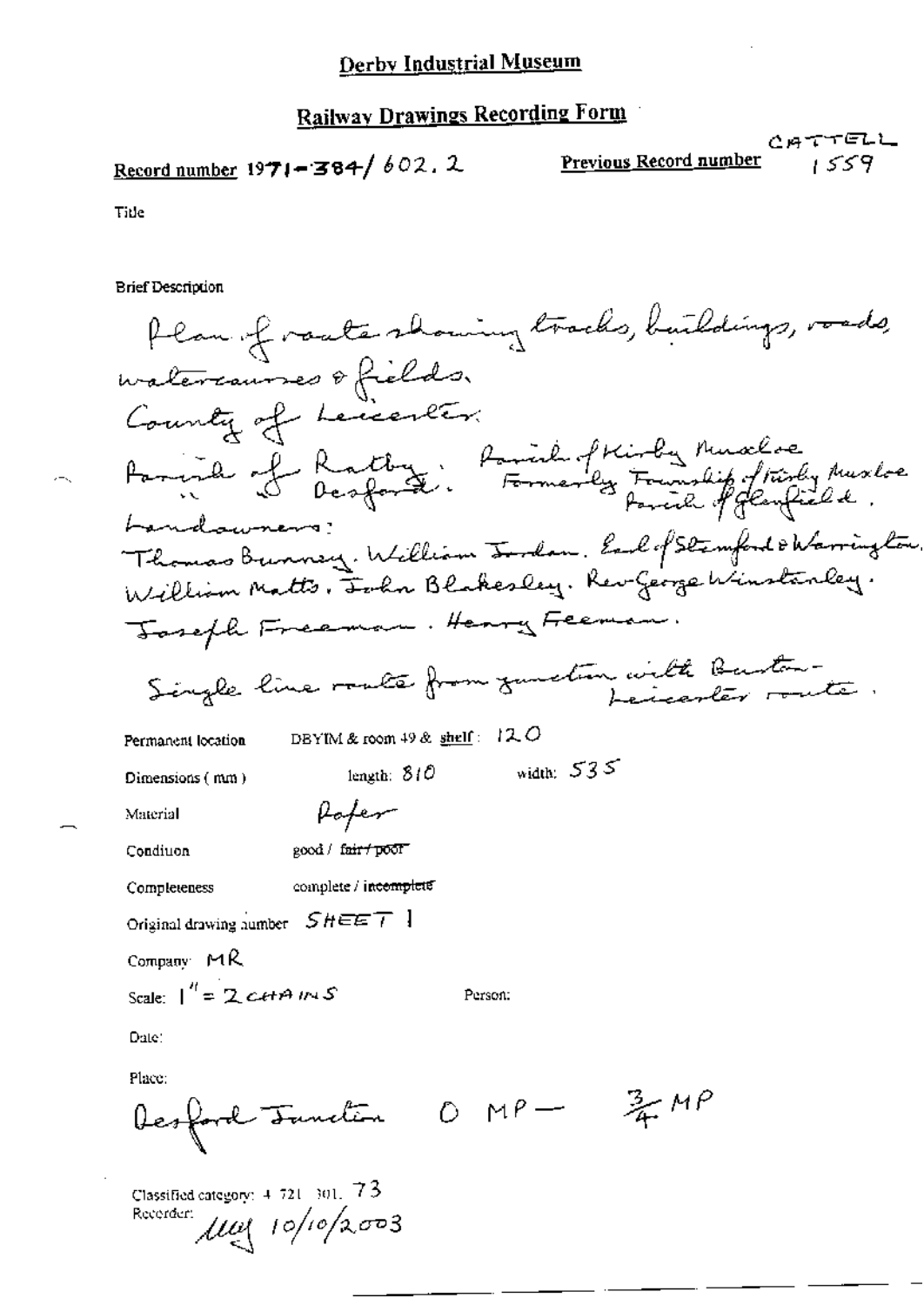# Record number 1971-384/602.3

Previous Record number

Title

**Brief Description** 

Plan of router showing tracks, buildings, roads watercourses of fields. County of Leicenter Paris de Rathy Musica formarly Township of Kirky Landswiens: William Jordan. Stoflen Hunt. R Gossfield. Clement Winstanley. Daniel Marvin. TCUffin. Ianich Marvin, Market Bosworth Sanitary Authority.

| nent location. | DBYIM & coom 49 & shelf: $120$ |  |  |
|----------------|--------------------------------|--|--|
|                |                                |  |  |

length: 310

Dimensions (mm)

width:  $535$ 

Person:

Materiol

Perma.

Pofer good / farr+poor Condition

complete / incomplete Completeness

Original drawing number  $S$   $H \equiv E T 2$ 

Company:  $MR$ 

Scale:  $1^{\prime\prime}$  = 2 c+ A IN S

Date:

Place:

Kathy

Classified category:  $4.724$   $(301, 72)$ Recorder:  $\mu$ u  $10/10/2003$ 

 $12MP$ 杀叫一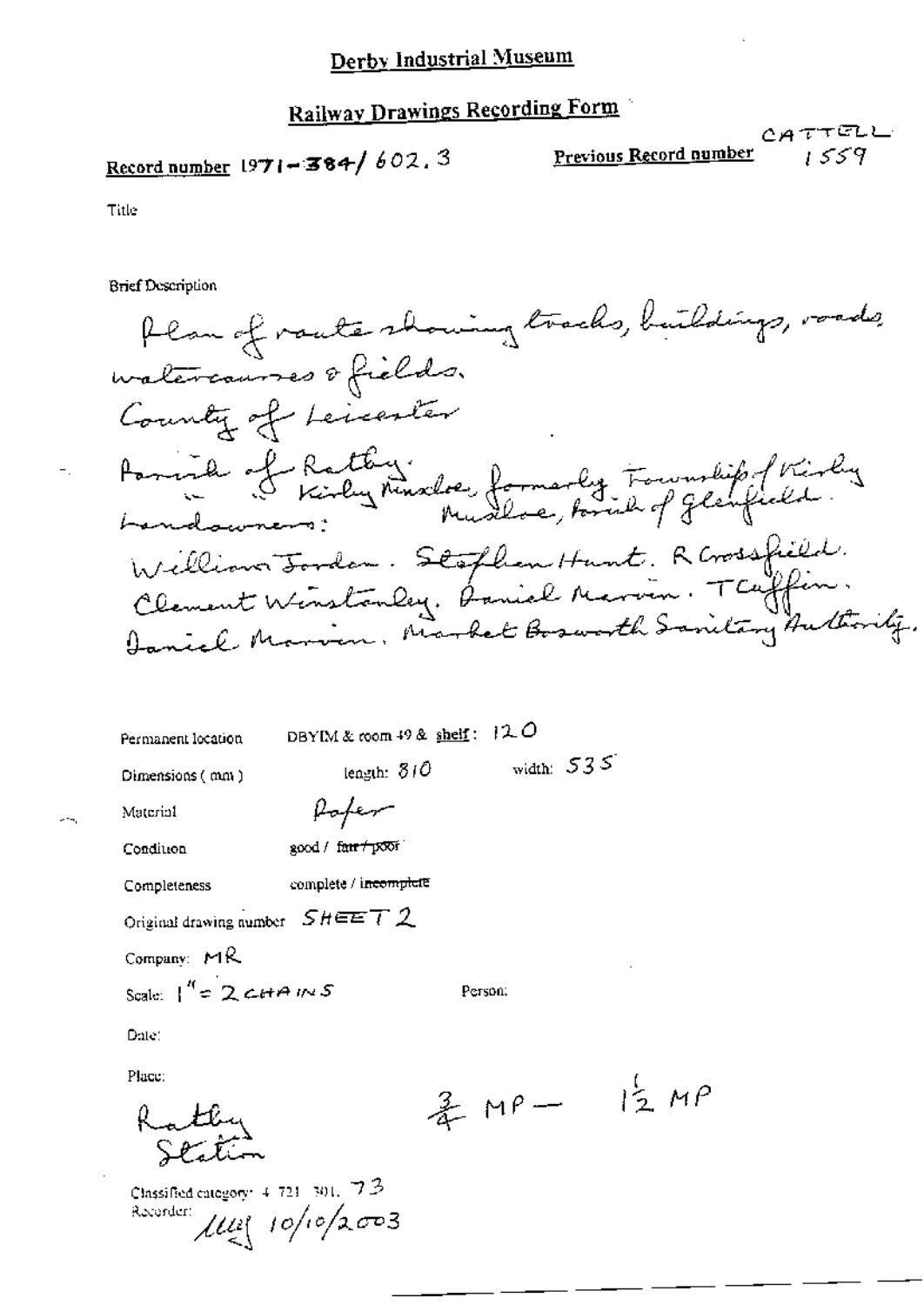Record number 1971-384/602.4

$$
\underbrace{\text{C} \, \text{A} \, \text{T} \, \text{T} \, \text{C} \, \text{L}}_{\text{1 S} \, \text{S} \, \text{V}}
$$

Tide

÷.

≺

**Brief Description**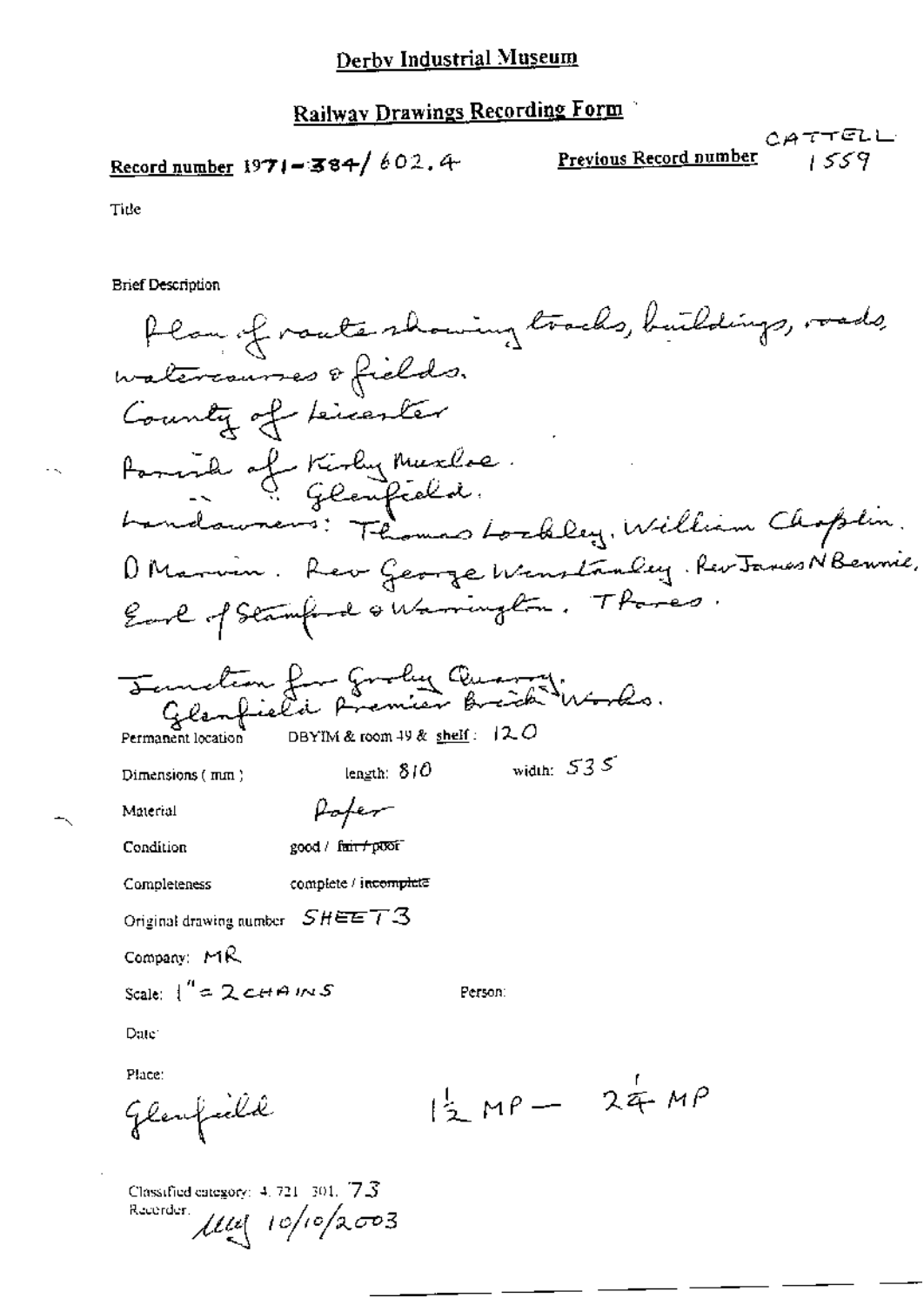Record number 1971-384/602.5

 $CATTELL$ Previous Record number  $559$ 

Tide

**Brief Description** 

Original drawing number  $SHEET$  4

Pofer

complete / incomplete

good / fair / poor

Permanent location

DBYIM & room 49 & shelf:  $12.0$ 

Dimensions (mm)

Material

Condition

Date:

Place:

Completeness

Company: MR

Scale:  $1'' = 2$  cottains S

Classified entegory:  $4.721 \cdot 301.773$ 

 $\mu$  (10/10/2003

width:  $535$ length:  $810$ 

Person:

 $24MP -$ 

 $3MP$ 

 $\sim$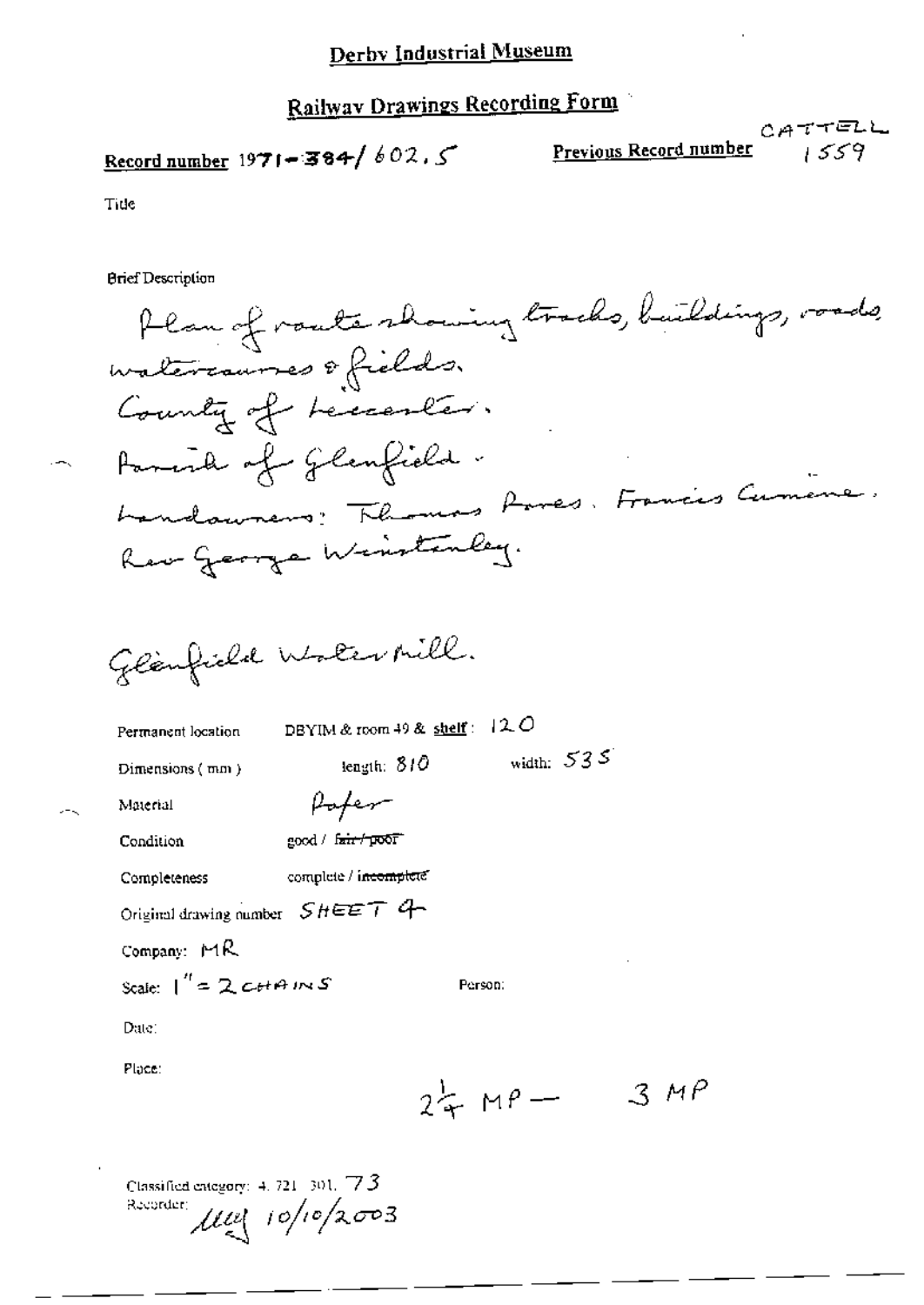Record number 1971-384/602.6

CATTELL<br>Previous Record number 1559

Title

**Brief Description** 

| flan of route showing tracks, buildings, roads,                            |
|----------------------------------------------------------------------------|
| watercourses & fields.                                                     |
| County of Leicenter.                                                       |
| Parish of Glanfield.<br>La Glanfield Frith Family Extra                    |
| Fith                                                                       |
| Thomas Ames. F Cumine, Edward Chancey.                                     |
| Artter Rust. The Misses & James Funnadine.                                 |
| Rev Francis C Massingbood, S Hassall,                                      |
| Station & westportal of flanfield Tunnel 34MP.                             |
| DBYIM & room $+9$ & shelf: $12.0$<br>Permanent location                    |
| width: $535$<br>length: $310$<br>Dimensions (mm)                           |
| Poper<br>Material                                                          |
| good/f <del>aic/p</del> cco7<br>Condition                                  |
| complete / i <del>ncomplete</del><br>Completeness                          |
| $S$ HEE $T$ $S$<br>Original drawing number                                 |
| Company: MR                                                                |
| Scale: $1^{\prime\prime}$ = 2 catains<br>Person:                           |
| Date:                                                                      |
| Place:<br>$3\frac{2}{3}MP$                                                 |
| $MP -$<br>3<br>Glenfrehol<br>Clatton,                                      |
| Classified category: $4, 721, 301, 73$<br>Recorder:<br>$\mu$ ul 10/10/2003 |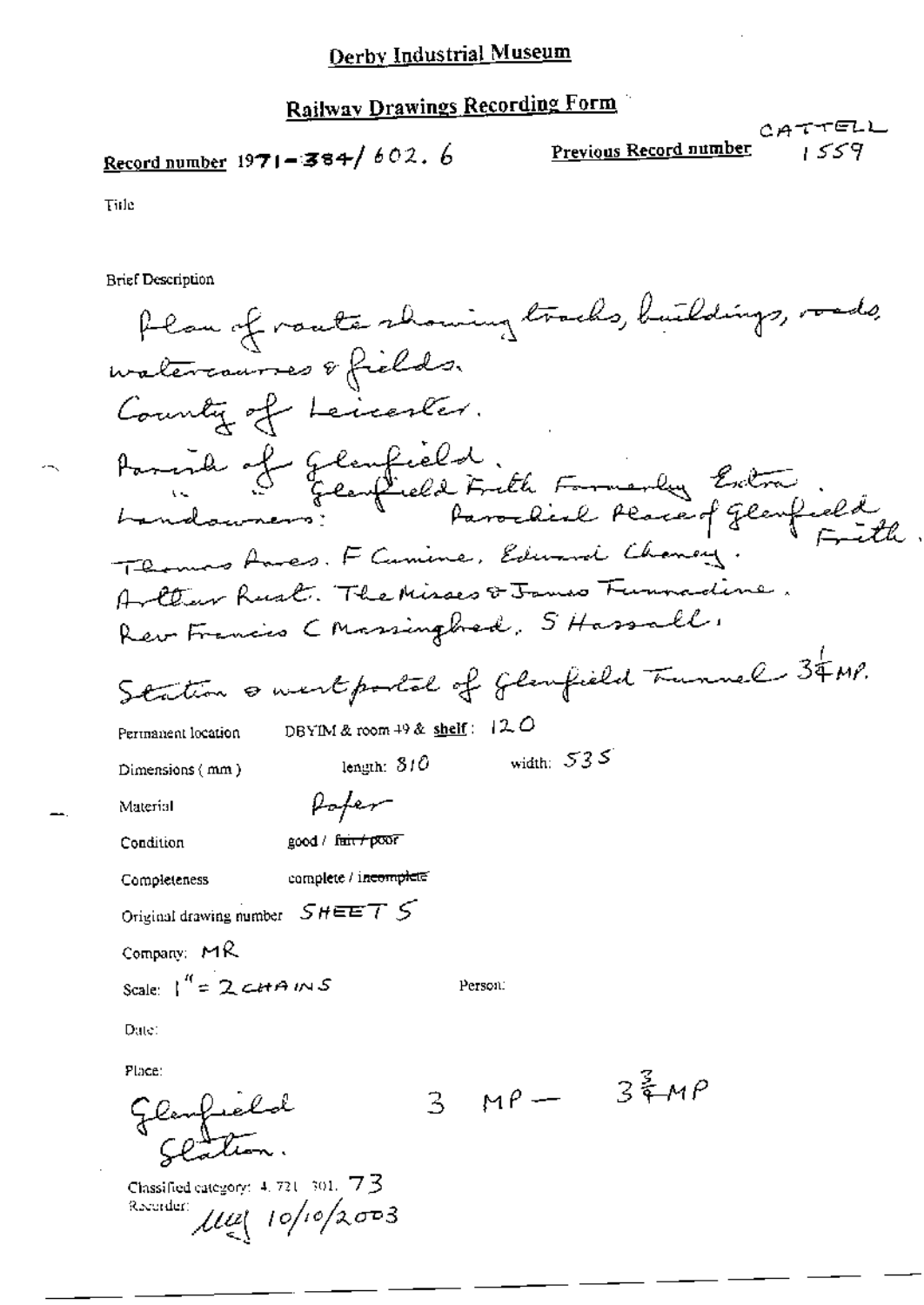Record number 1971-384/602.7

CATTEL<br>Previous Record number

Tide

**Brief Description** 

flan of vaute showing tracks, buildings, roads, watercannes ofields. County of Leicenter. Farcial of Leicenter Fieth: Parcil of New Parks<br>Farcial of Leicenter Fieth. Formandy Pitre Parachine Landnon Tokn Slater. Tokn Clarke.

Eart portal of Glanfield Turnal on 44MP

DBYIM & room 49 & shelf: 120 Permanent location width:  $535$ length: 310 Dimensions (mm) Pofer Material good / fair+poor Condition complete / incomplete Completeness Original drawing number  $SHEET$  6 Company:  $MA$ Scale:  $1^4$  = 2 c+ A IN S Person: Date: Place:  $4\frac{1}{2}MP$  $347 -$ Glaufield<br>Tumvel.

Classified category:  $4, 721, 301, 773$ Recorder:  $\mu_{\xi}$  10/10/2003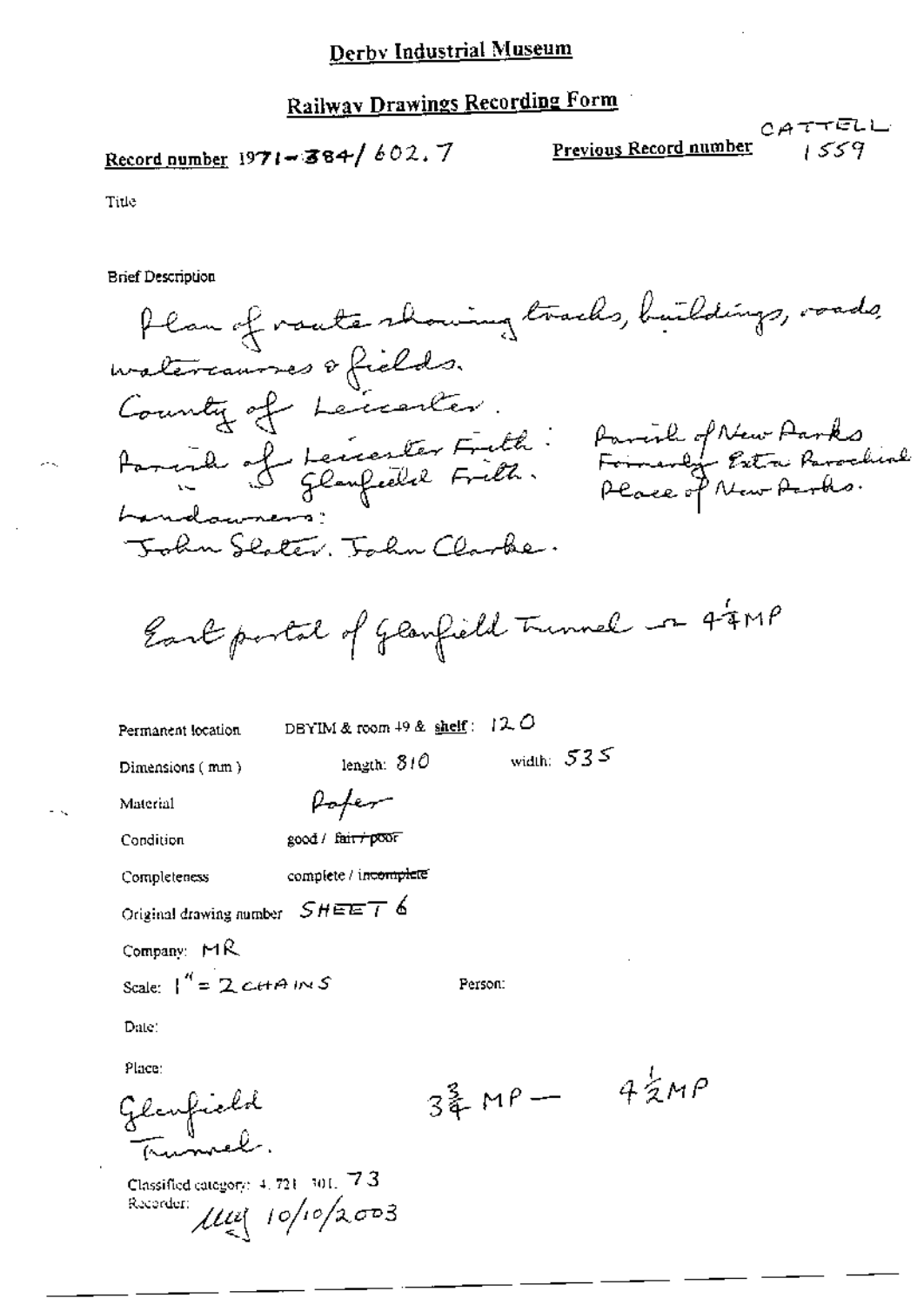# Railway Drawings Recording Form

# Record number 1971-384/602.8

CATTELL<br>Previous Record number  $C$ 

Title

**Brief Description** 

Plan of route showing tracks, buildings, roads, watercaurses & fields. County of Leicenter Parend of New Parks. Parish of Leicester Frith.<br>Landauneur: Landowners? John Clarke. Mayor, Bailiffs & Burgerses of Leicenter.

Toman lemaninus.

| Permanent location                | DBYIM & room $49$ & shelf: $120$ |                 |  |
|-----------------------------------|----------------------------------|-----------------|--|
| Dimensions (mm)                   | length: 310                      | width: $535$    |  |
| Material                          |                                  |                 |  |
| Condition                         | good / tan+poor                  |                 |  |
| Completeness                      | complete / incomplete            |                 |  |
| Original drawing number $SHEET$ 7 |                                  |                 |  |
| Company: $MR$                     |                                  |                 |  |
| Scale: $1'' = 2$ c+ A IN S        |                                  | Person:         |  |
| Date:                             |                                  |                 |  |
| Place:                            |                                  |                 |  |
|                                   |                                  | $42 MP - 54 MP$ |  |
|                                   |                                  |                 |  |
|                                   |                                  |                 |  |

Classified category 4-721-301, 73 Recorder:  $\mu_{\leq 1}$  10/10/2003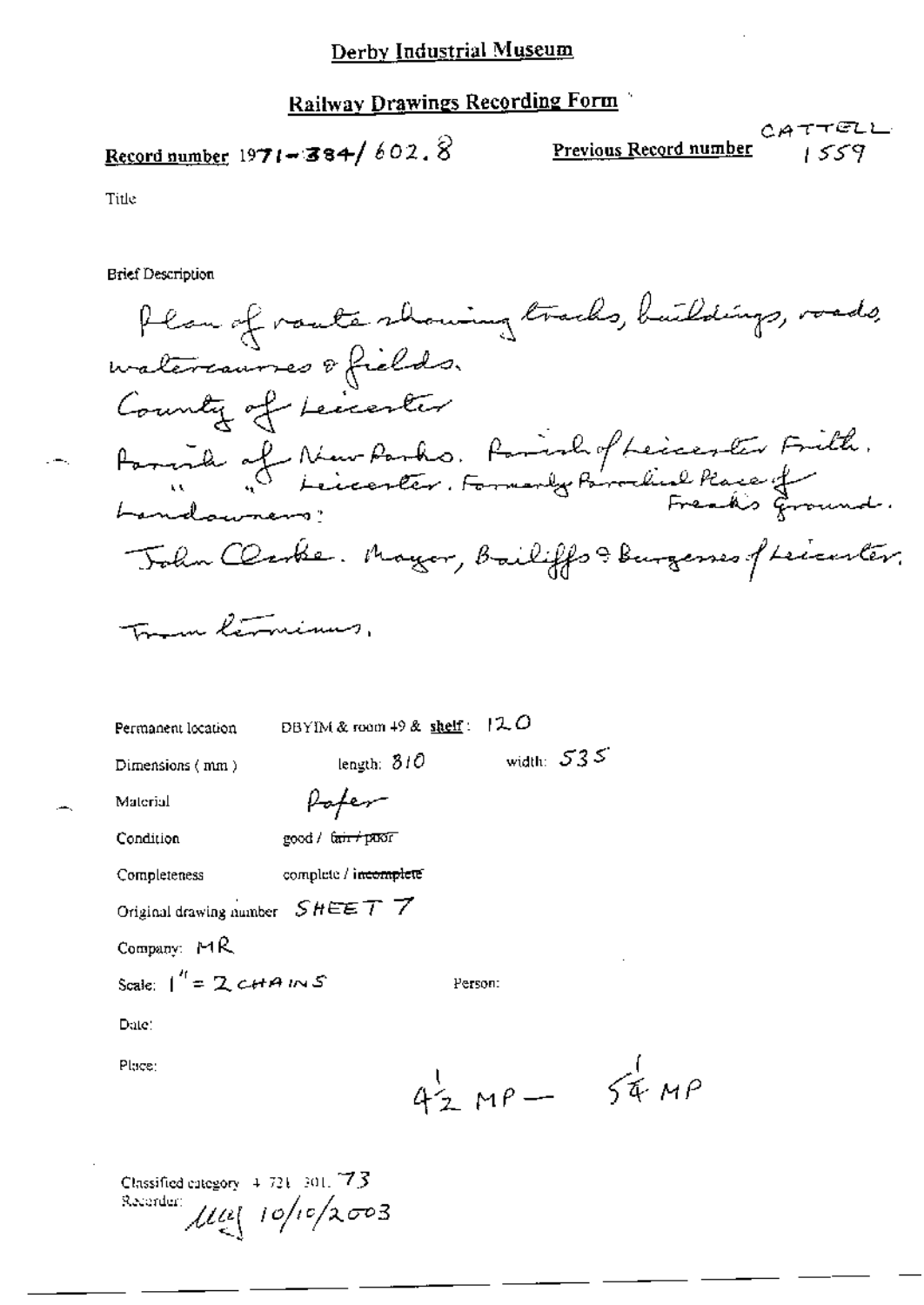Record number 1971-384/602.9

Previous Record number

CATTELL 1559

Title

**Brief Description** 

Plan of roate showing tracks, buildings, roads, watercaurses & fields. County of Leicenter Parish of Leicesler - Formerly Extra Parachial Place of - Formerly Par -ïl. of All-Samts bandaumens: Orson Wright. Theo Masse Lord Hunting tower. - " Ramile of Auguste Lecenter Corp icester Canal, Good Dysar Where Goods Shed & State DBYIM & room  $49$  & shelf:  $12$  O Permanent location width:  $535$ length:  $310$ Dimensions (mm) Poper Material Condition good / fair / poor Completeness complete / incomplete Original drawing number  $SHEET$   $\hat{\beta}$ Company: MR Scale:  $\int_1^R = 2cH + 2mS$ Person: Date: Place:  $54 \mu P - 26 \mu P$ West Bridge Scation. Classified category: 4, 721-301, 73 Recorder  $\mu$ ul 10/10/2003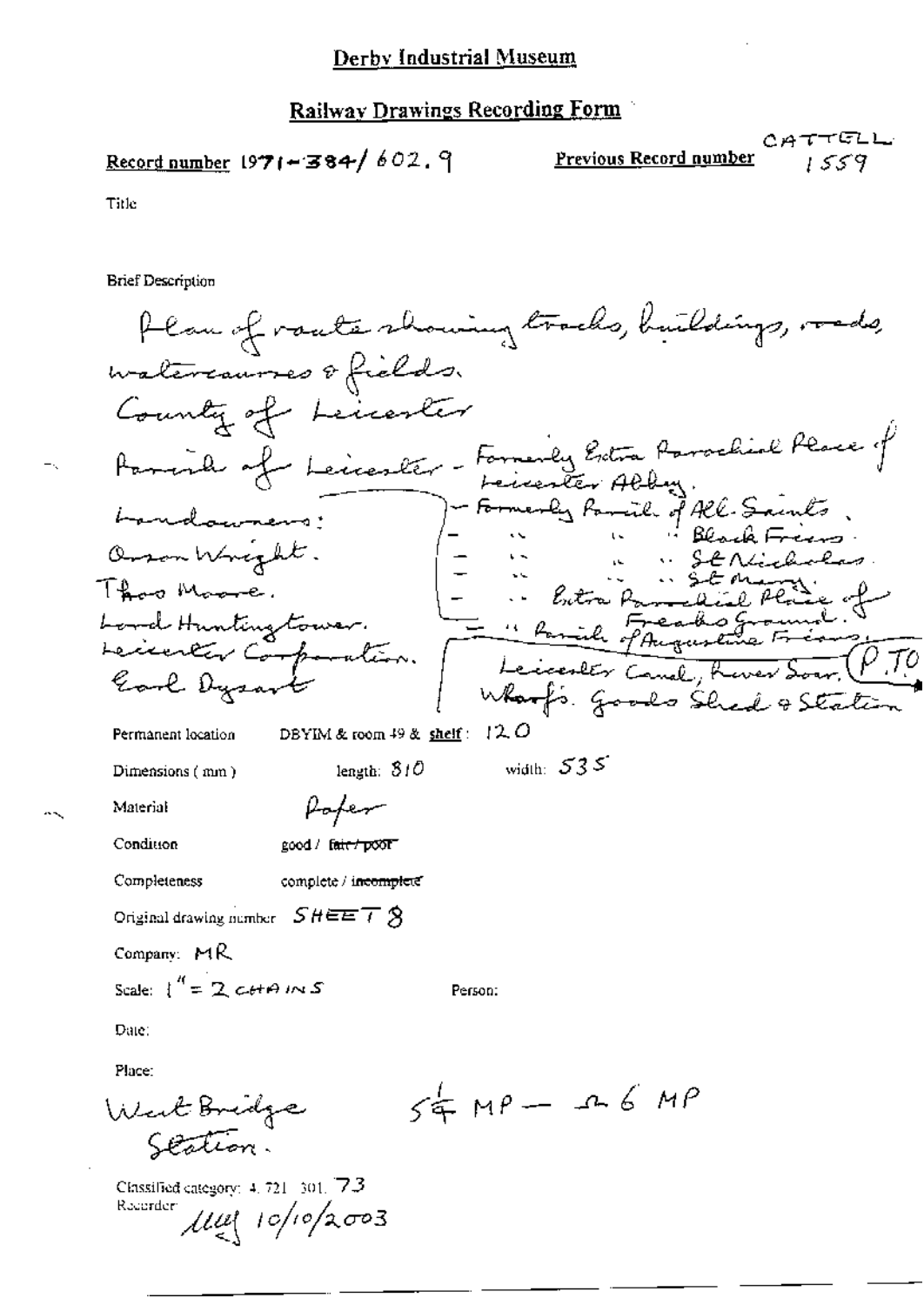#### Railway Drawings Recording Form

## Record number  $1971 - 384 / 568$

CATTELL Previous Record number

Tide

**Brief Description** 

Permanent location

DBYIM & room 49 & shelf: (19

length:  $1000$  width:  $625$ 

Dimensions (mm)

Material

Paper on folice

Condition

Completeness

good / fair / peor.

complete / incomplete

Original drawing number

Company:  $M \mathsf{R}$ 

Scale:  $1^{k}$  = 40 Fee T

Date:  $\overline{\downarrow}_{\text{max}}$ 1884

Place: Went Bridge Licenter

Classified category: 4, 721, 301, 73 Recorder  $11/12$  20/6/2003

Person: Surveyor, Mr.Oldman for Corp.<br>Her Goodon & Her Gretton (1918) egreed<br>are as at Four Hall 6/1/1884.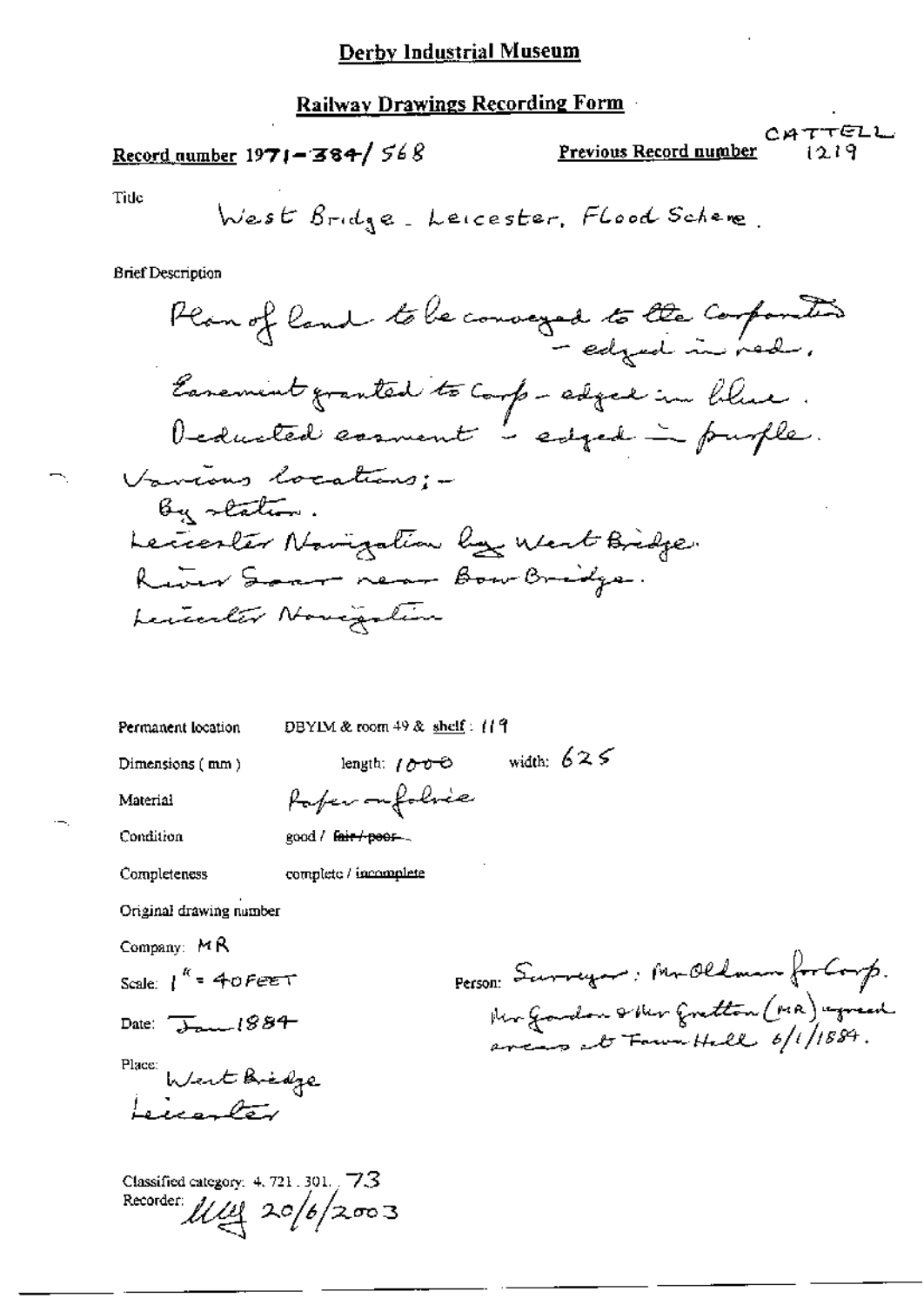Record number 1997-5/1171.

Previous Record number

Title

COUNTY OF LEICESTER

**Brief Description** 

Plan of route having tracks, huildings, bridges, roads, watercauses & landowners. Parcile of Swanning lão. Pancile of Whitwich. Landouners B Johnson. John Cofenov. WSherwin Snr. Chaplain Rc & Wargeston Haspital. W Ferton. Martha Rouse Messus Steuson & Sherin. Wstableford. Moulte Lane From for Summiglan Incline.<br>Permanent location DBYIM&room #4 shelf: 560.4 length;  $85$  width:  $525$ Dimensions (mm) Raffer Material good / fair / poor Condition complete / incomplete Completeness Original drawing number Sheet Company: M P-Person: Estate Agents Office Scale:  $\int_{0}^{\pi} \sqrt{2} \cos \theta$ Date: Place:  $174M - 162M$ Swamnington - Mautte Lene Classified category: 4, 721, 301, 73 Recorder:  $\mathcal{U}\mathcal{U}\mathcal{Y}$   $s/l/2001$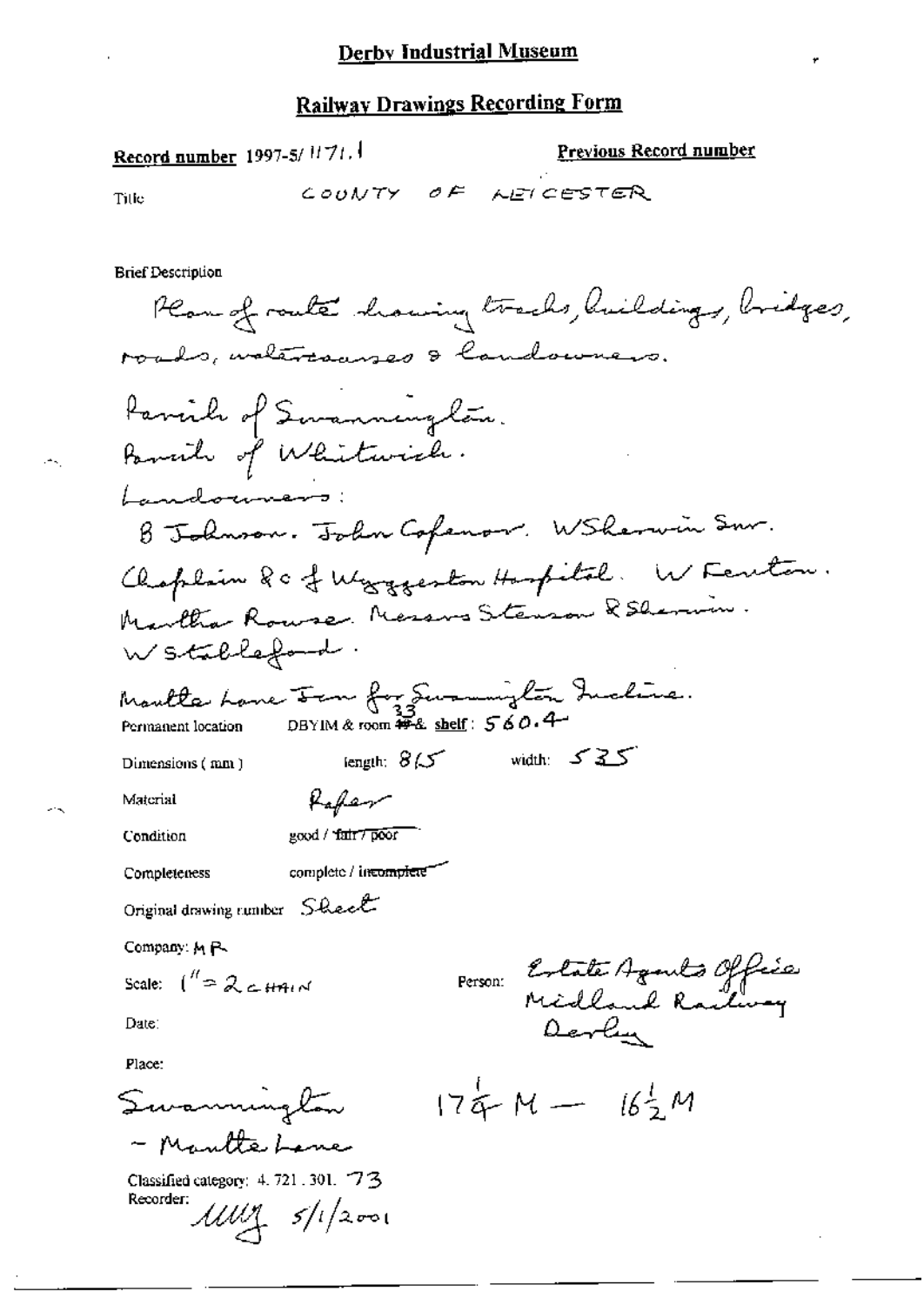Record number 1997-5/ $H$ 7 $t$ , 2

 $\mathcal{L}$  0

Previous Record number

Title

**Brief Description** 

Plan of route howing tracks, huildings, bridges, roads, waltreamses & landowners. Partile of Sivannington. Landoumers: Chaplains of & d' of Wigston Hospital. Potter. Thomas grandy. Planshows Incline Engine House & line into Whitwish Colling Rumfing Station. DBYIM & room #2 & shelf:  $560.4$ Permanent location length:  $8/5$  width:  $525$ Dimensions  $(mn)$ Refer Material good / fair / poor Condition complete / incomplete Completeness Original drawing number  $S$ -Reef 19 $A$ Company: M P. Person: Estate Agents Office Scale:  $\int_{0}^{\pi} = 2c \cos \theta$ Date: Surveyed June 1916 Devlin Place:  $M$   $-$ Summington maline. М Classified category: 4, 721, 301, 7 3 Recorder:  $111175/1/2001$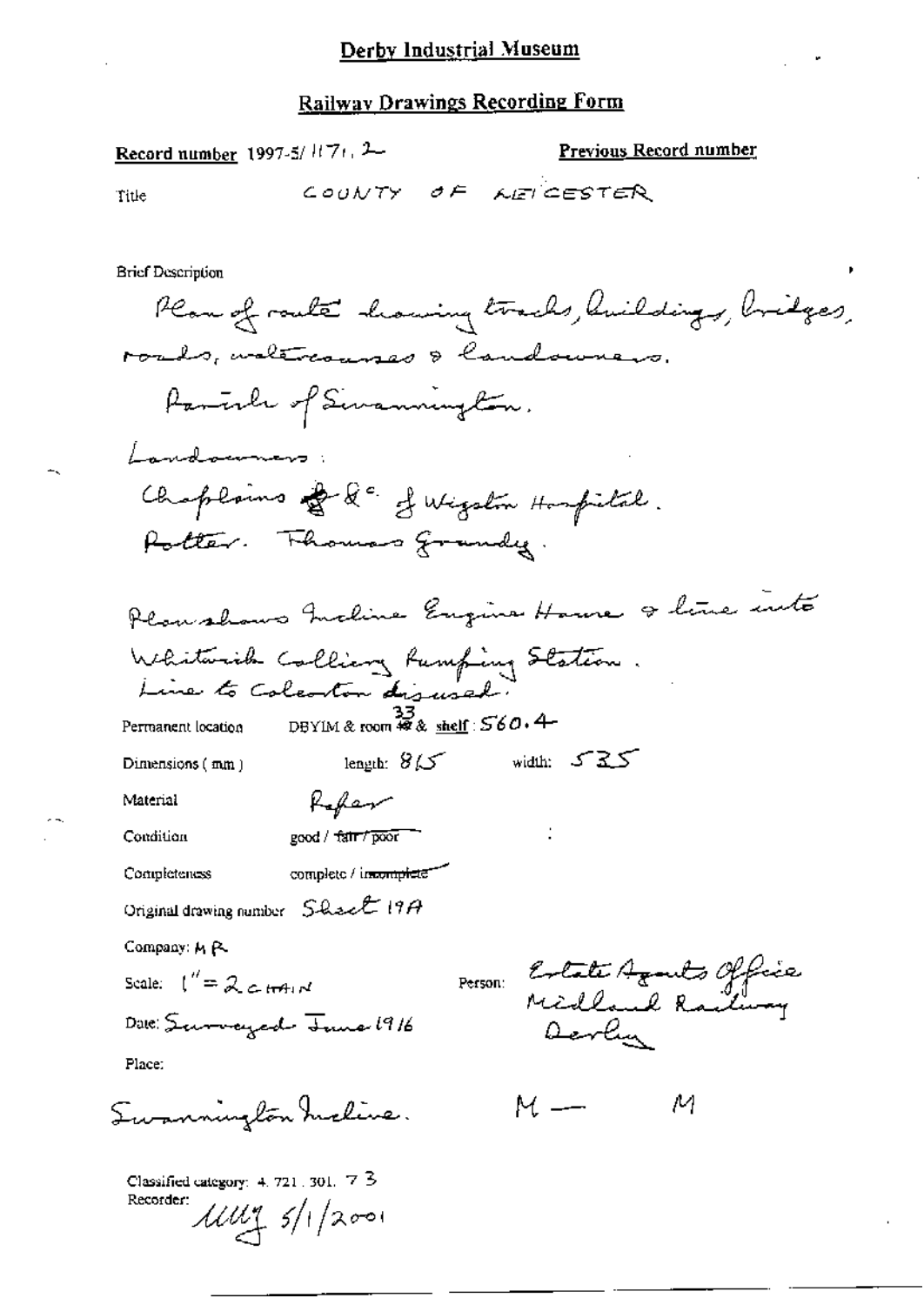| Previous Record number<br>Record number 1997-5/1171.3               |
|---------------------------------------------------------------------|
| COUNTY OF<br>AET CESTER<br>Title                                    |
|                                                                     |
| Brief Description                                                   |
| Plan of route having tracks, huildings, bridges,                    |
| roads, untercauses & landowners.                                    |
| Parish of Whitwich.                                                 |
| Pannile of Hugglescole@ Donnington (Farmerly Ibstrak)               |
| Laudoumers: Wm Stalleford. Snibstone Colliery.                      |
| 1. Wm Shemmin. Wm Shemmin Snr. 55 Harris. JG Evatt.                 |
| Theos Cooper. Theos Webster. We Stemson. Sank Stathan.              |
| John Statesm, Um Exton, Fluos Lowell                                |
|                                                                     |
| Coolwille Station aver                                              |
| DBYIM & room #9 & shelf: 560, 4<br>Permanent location               |
| length: $8/5$ width: $525$<br>Dimensions (mm)                       |
| Rafer<br>Material                                                   |
| Condition<br>good / fair / poor                                     |
| Completeness<br>complete / incomplete"<br>٠.                        |
| Original drawing number $S$ -hec <sup>t</sup> 20                    |
| Company: M.P.                                                       |
| Parson: Estate Agants Office<br>Scale: $\binom{n}{k} = 266$ C HAI M |
| Date:<br>Devlin                                                     |
| Place:                                                              |
| $16\frac{1}{2}$ M - $15\frac{3}{4}$ M<br>ه ما لاينه لوسه<br>t       |
|                                                                     |

Classified category: 4, 721, 301, 73 Recorder:  $\mu$  $\mu$   $\leq$  /1/2001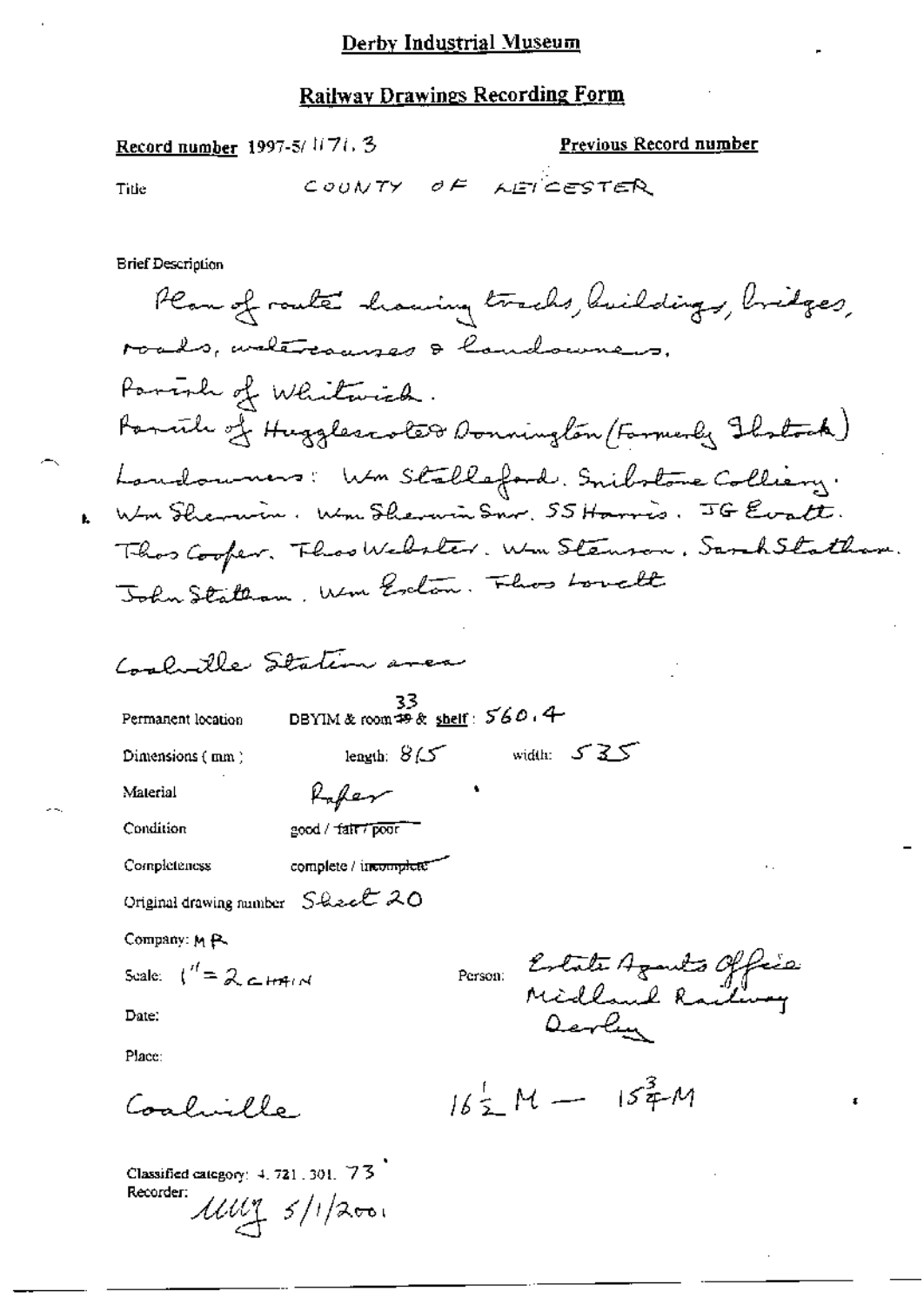Record number 1997-5/1(7), 4

Previous Record number

Title

COUNTY OF AETERSTER

**Brief Description** 

| Permanent location                                                     | کر ک<br>DBYIM & room \$9 & <u>sheif</u> : 560, 4 <del>-</del> |
|------------------------------------------------------------------------|---------------------------------------------------------------|
| Dimensions $($ mm $)$                                                  | width: $535$<br>length: $8\sqrt{5}$                           |
| Material                                                               | Refer                                                         |
| Condition                                                              | good / tair / poor                                            |
| Completeness                                                           | complete / incomplete                                         |
| Original drawing number $S$ -lee $\mathcal{L}$ 2.1                     |                                                               |
| Company: M.P.                                                          |                                                               |
| Scale: $\int_{0}^{t} = 2 \int_{0}^{t} H(t) dt$                         | Person: Extate Agants Office                                  |
| Date:                                                                  | acrlin                                                        |
| Place:                                                                 |                                                               |
| -luille <del>Sen</del>                                                 | $154M -$<br>15M                                               |
| Classified category: 4, 721, 301, 73<br>Recorder:<br>$11117$ $5/12001$ |                                                               |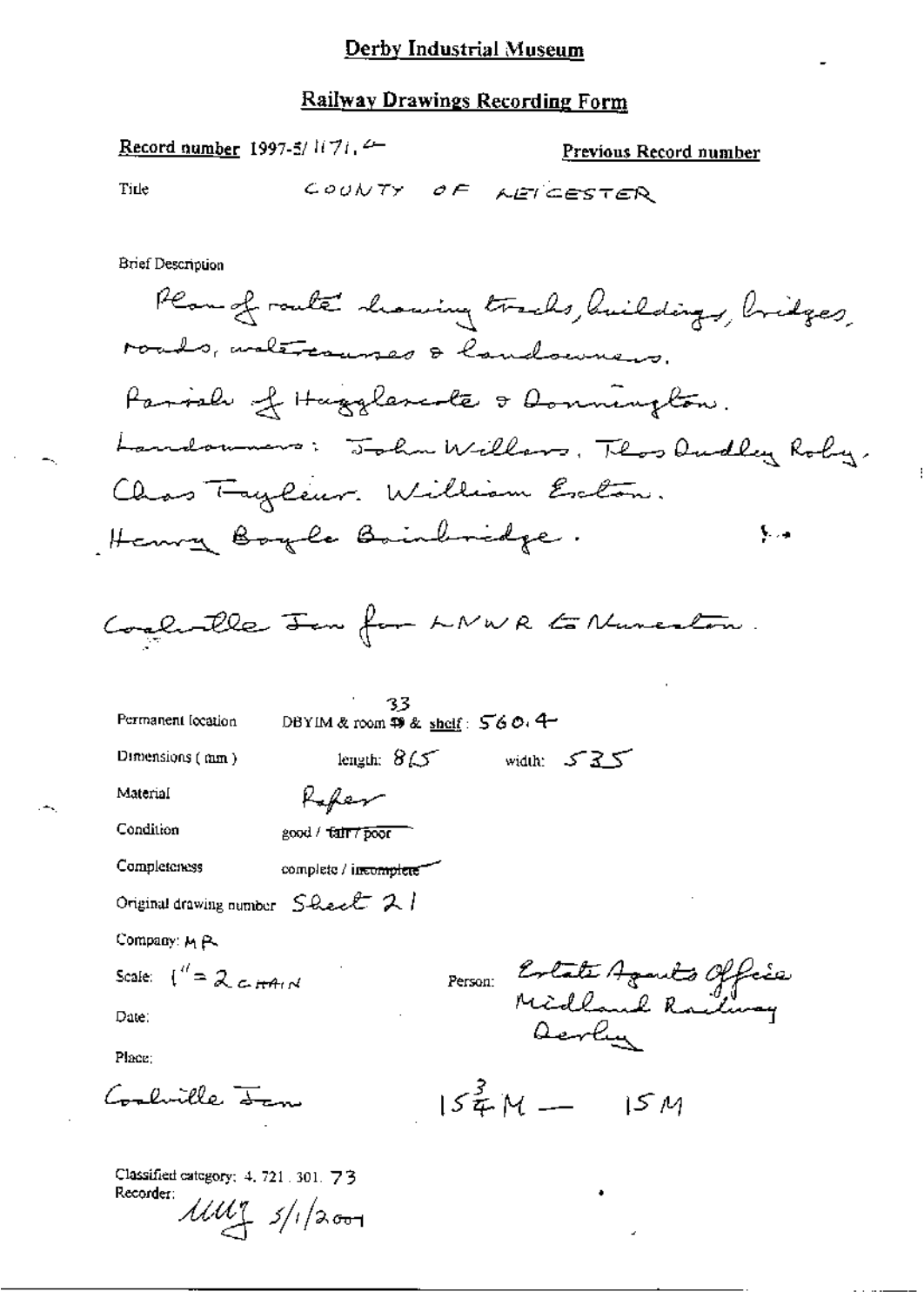Record number 1997-5/ $1171.5$ 

Previous Record number

Tide

COUNTY OF LEICESTER

**Brief Description** 

Plan of route showing tracks, huildings, bridges, roads, waltraanses & handourers. Revisible of Hugglestone & Donnington (Formerly Parail of Landonners: JFBloomer. Ann Bombindge. MEFSmith. Chas Fuzleur. Ellis Stevense. Henry Boyle Bainhoise. Elizabeth Ley.

| Permanent location                                     | 33<br>DBYIM & room $49$ & shelf: $560.4$ |              |                              |  |
|--------------------------------------------------------|------------------------------------------|--------------|------------------------------|--|
| Dimensions $\{mm\}$                                    | length: $8/5$                            | width: 535   |                              |  |
| Material                                               | Kafer                                    |              |                              |  |
| Condition                                              | good / fair7 poor                        |              |                              |  |
| <b>Completeness</b>                                    | complete / incomplete"                   |              |                              |  |
| Original drawing number Shock 22                       |                                          |              |                              |  |
| Company: M R.                                          |                                          |              |                              |  |
| Scale: $\binom{1}{2}$ contains                         |                                          |              |                              |  |
| Date:                                                  |                                          |              | Person: Estate Agents Office |  |
| Place:                                                 |                                          |              |                              |  |
| Bardon Hill Station                                    |                                          | $15M - 144M$ |                              |  |
| ,<br>Classified category: 4, 721, 301, 73<br>Rucorder: | 111197/1/2001                            |              |                              |  |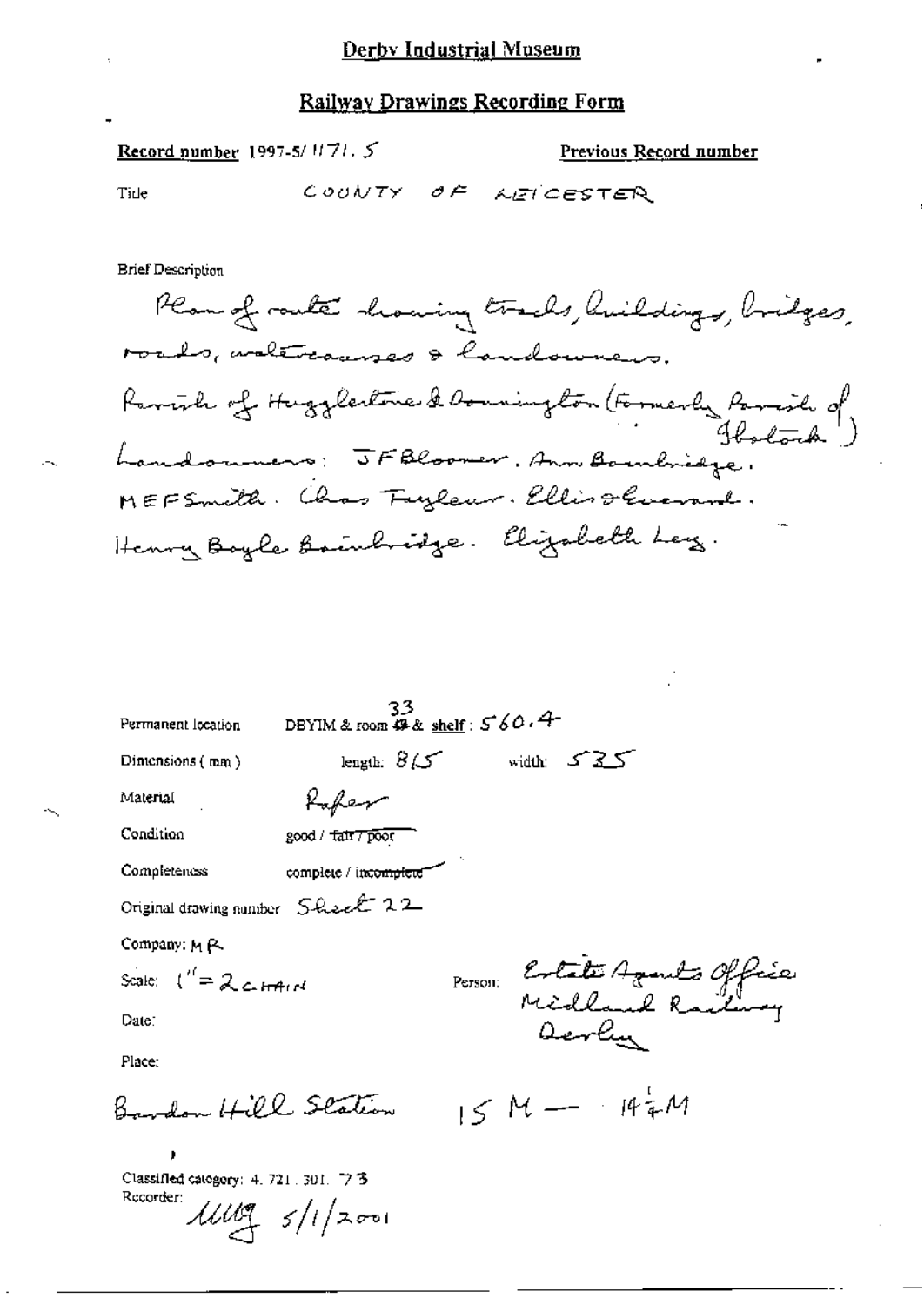#### **Railway Drawings Recording Form**

Record number 1997-5/ $1177$ , 6

Previous Record number

Title

COUNTY OF LEICESTER

**Brief Description** 

Plan of route having tracks, huildings, bridges, roads, untercanzes & landouners. rouds, annuale abonnington (Formerly Parish) Parish of Stanlen under Bardon (Forwardog of Thomaton) Parcile of Hostock. handowners: Elig Ley. Chas Tryleur. John Henry Cock, Bradshow R Burgin. Joseph Kidger. John Nicholas Hanson. Mary Kirkland. WB Auchinson.

| Permanent location | $33$<br>DBYIM & room $4.3$ shelf $560.4$ |  |              |  |
|--------------------|------------------------------------------|--|--------------|--|
| Dimensions $(mn)$  | length: $8\sqrt{ }$                      |  | width: $535$ |  |
| Material           | Refer                                    |  |              |  |

Condition

Completeness

complete / incomplete

good / tair7 poor

Original drawing number Sheet 23

Company: H P.

Scale:  $\int_{0}^{t} = 2c \sin 4\pi t$ 

Date:

Place:

 $C2ff$  Hill  $S.8$ .

Classified category: 4, 721, 301, 73 Recorder:  $11111 5/1/2001$ 

Person: Estate Agents Office

 $144M - 132M$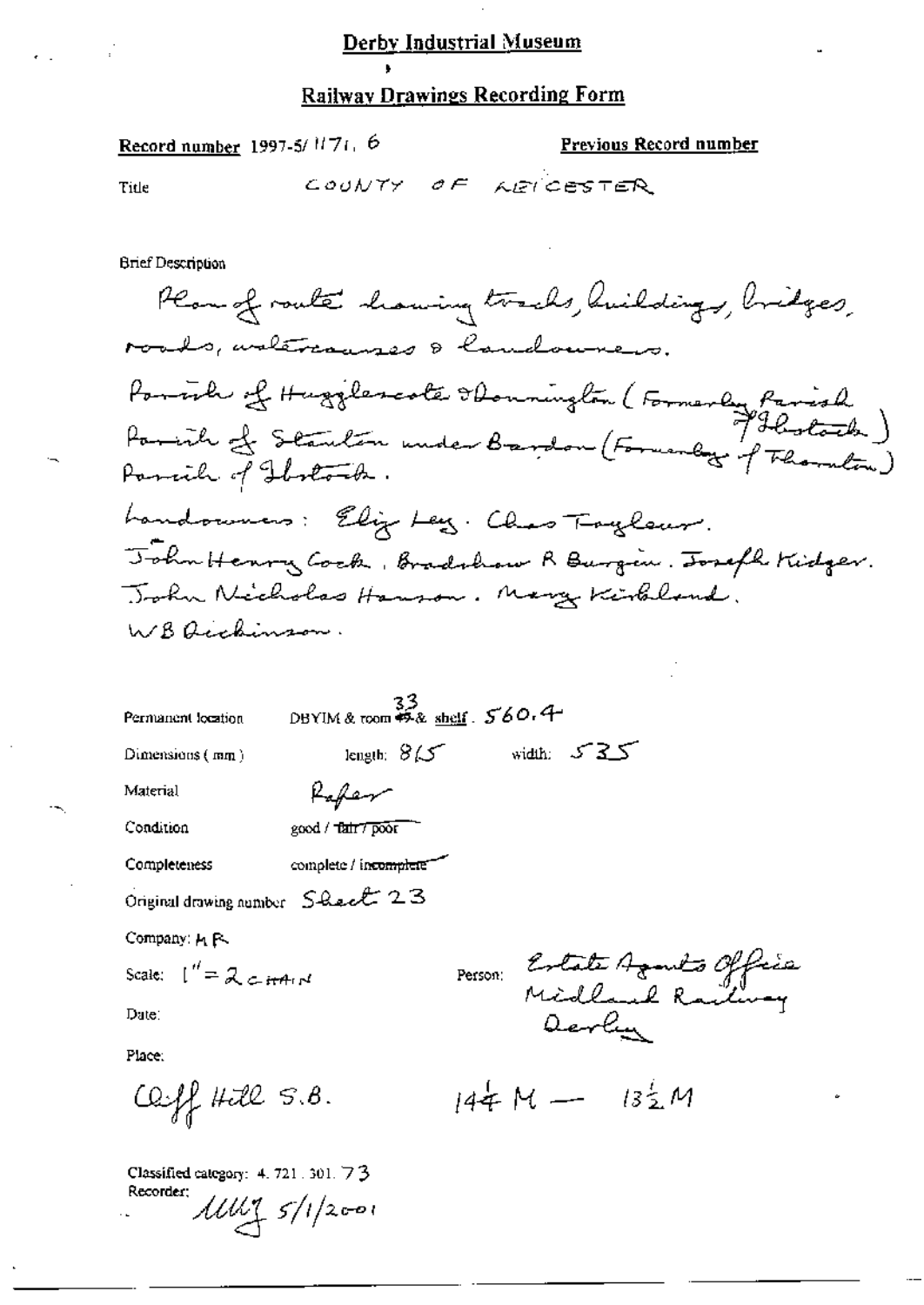Record number 1997-5/1171. 7 Previous Record number COUNTY OF AEICESTER Title **Brief Description** Plan of route howing tracks, hildings, bridges, roads, waltrauses & landowners. Parish of Stanton under Bardon (Formerly Parish of Floraton)<br>Parish of Bogarrell (Formerly Parish of Fluenton &<br>Parcil of Flutoch Parcile of Flootach Landowners: Bradshaw A Bargin Earl Stamford Q Warrington. Thas Coulishow. William Binley Dichinson, Edward M Green. Viscount may now dis bady. Tuestion for Ellistown Collianz. DBYIM & room  $\frac{2}{12}$ & shelf:  $560.4$ Permanent location width:  $525$ length:  $8/5$ Dimensions  $(mn)$ Rofer Material good / fair / poor Condition complete / incomplete Completeness Original drawing number Sheet 24 Company: M P. Person: Estate Agents Office Scale:  $\int_0^{\prime\prime} = 2c$   $\epsilon$  HAIN Derly Date: Place: Photogh S.B.  $135 M - 122 M$ Classified category:  $4, 721, 301, \overbrace{\smash{\bigtriangledown\!\mathfrak{F}}}^{\mathbin{\overline{\mathfrak{F}}}}$ Recorder:  $11117 \times 112001$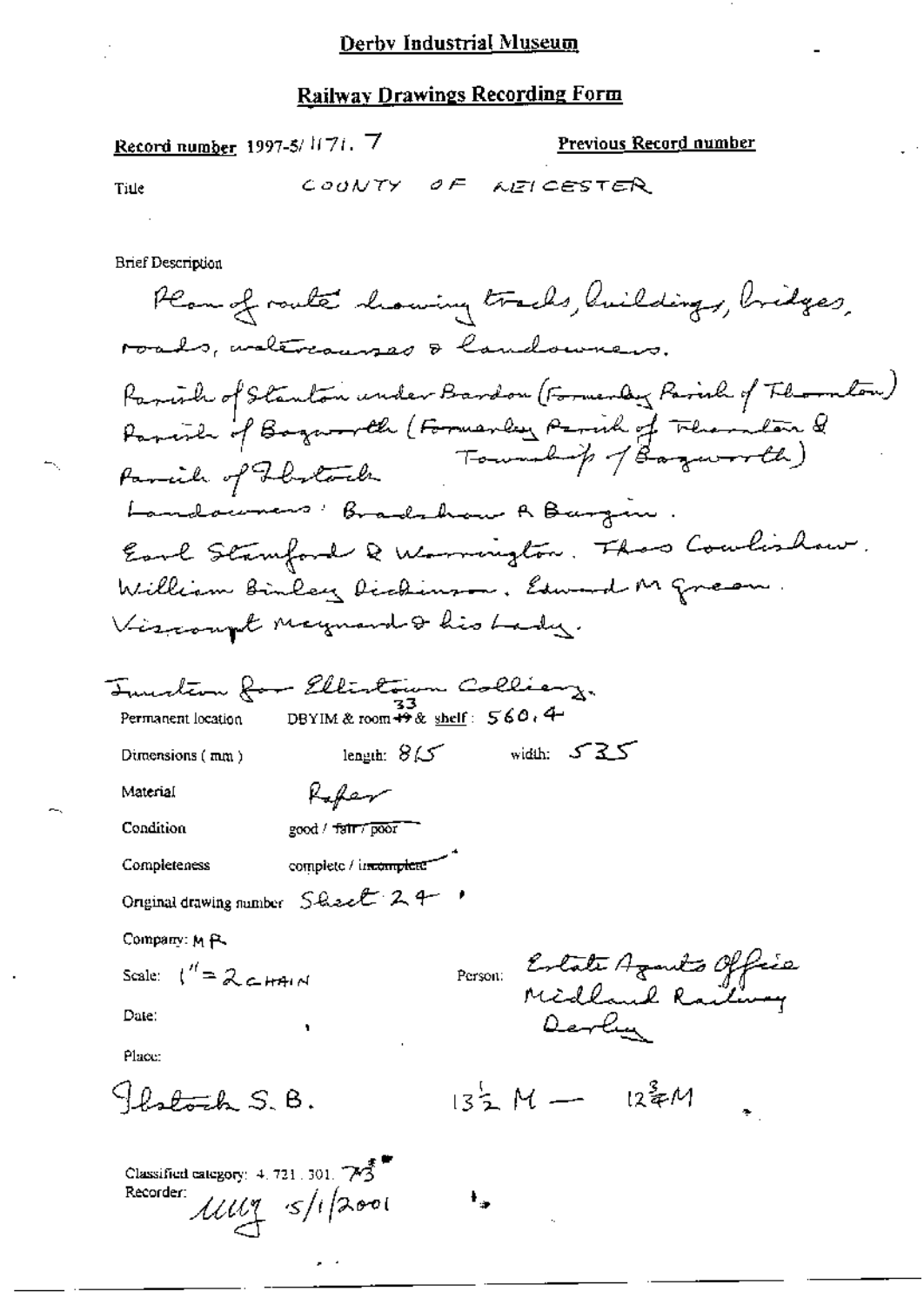Record number 1997-5/1171, §

Previous Record number

Title

COUNTY OF NETCESTER

**Brief Description** 

Plan of route chairing tracks, huildings, bridges, roads, intersenses & landowners. Parish of Baguarde (Formerly Brick of Thomaston O Tourship of Bayworks) Landounces; Viscout Maynard & his Lady. Qube of Ruttond.



| Permanent location                                                 | 33<br>DBYIM & room $\triangle$ & shelf: $560.4$ |         |                                                  |  |
|--------------------------------------------------------------------|-------------------------------------------------|---------|--------------------------------------------------|--|
| $D$ imensions (mm)                                                 | length: $8\sqrt{2}$                             |         | width: $535$                                     |  |
| Material                                                           | Kefar                                           |         |                                                  |  |
| Condition                                                          | good / fair7 poor                               |         |                                                  |  |
| Completeness                                                       | complete / incomplete                           |         |                                                  |  |
| Original drawing number $S$ -hear $Z \subset$                      |                                                 |         |                                                  |  |
| Company: M.P.                                                      |                                                 |         |                                                  |  |
| Scale: $\int_{0}^{t} = 2 \zeta \zeta + 4 \pi t$                    |                                                 | Person: |                                                  |  |
| Date:                                                              |                                                 |         | Ertate Agants Office<br>Midland Railway<br>Derly |  |
| Place:                                                             |                                                 |         |                                                  |  |
| Bagworth & Ellistann<br>Starting                                   |                                                 |         | $12^{3}M-12M$                                    |  |
| Classified category: 4, 721, 301, 73<br>Recorder:<br>11111 5/12001 |                                                 |         |                                                  |  |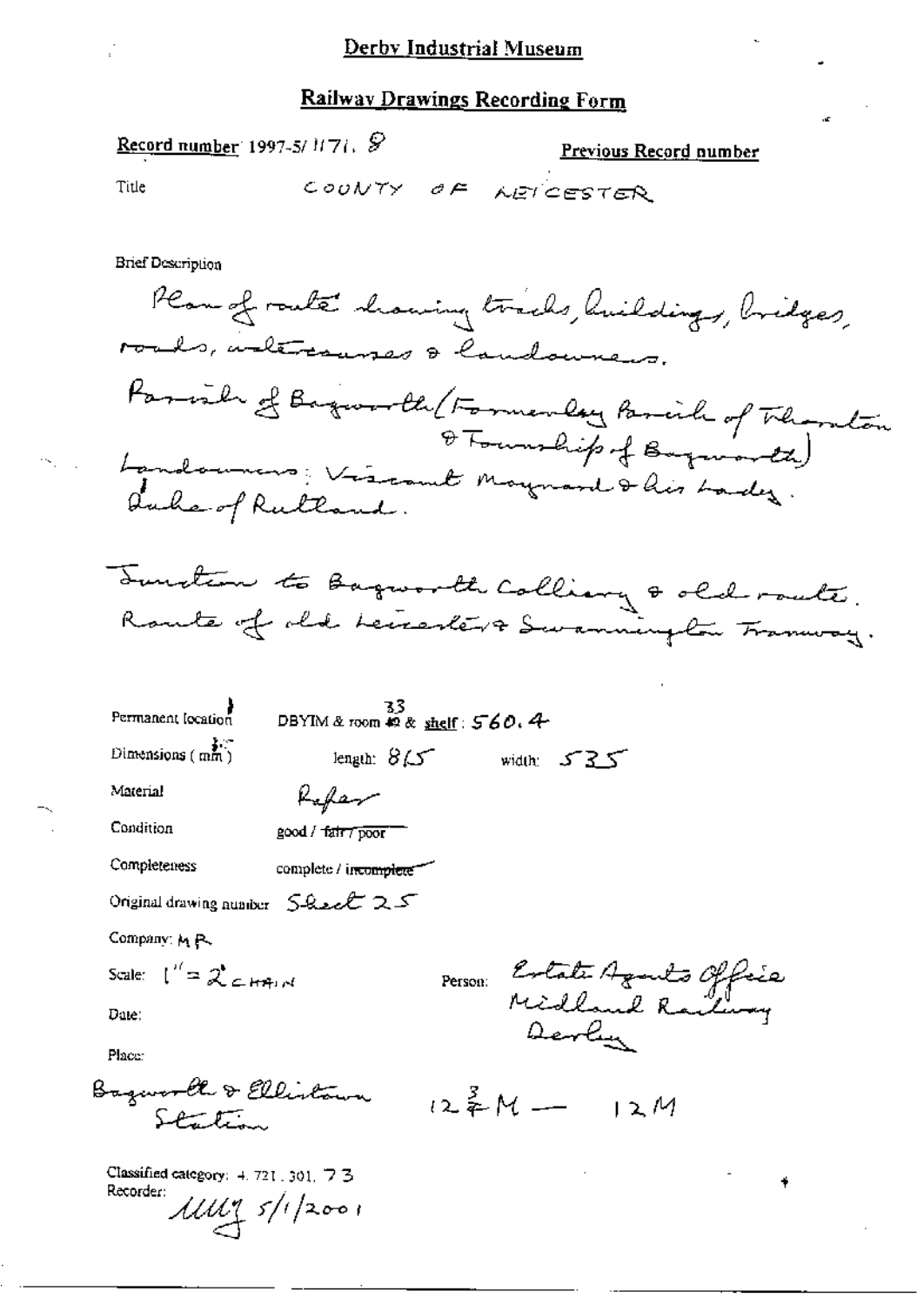Record number 1997-5/1171. 9 <u>Previous Record number</u> COUNTY OF LEICESTER Tille **Brief Description** Plan of route showing tracks, huildings, bridges, roads, waltrauses & landoumers. Parvil of Bagivardle (Formedy Parish of Florenton & Parish of Thornton. Landowners: Dale of Rulland Thros Cooper. This Hall. Uncount Maynard, Port of trackled of disured beixagler & Swamningles ः है।<br>तर्हत∞ DBYIM & room  $\overline{49}$ & shelf:  $560.4$ Permanent location length:  $8/5$  width:  $535$ Dimensions  $(mn)$ Rafter Material Condition good / "fair / poor = Completeness complete / incomplete Original drawing number  $S$ -Recht  $26$ Company: MR Person: Estate Agents Office Scale:  $\int_1^H = 2 \epsilon H n M$ Date: Devly Place:  $12 M - 114 M$ Classified category:  $4.721, 301, 723$ Recorder:  $\mathcal{U}\mathcal{U}\mathcal{U}$  5/1/2001

 $\mathbf{I}$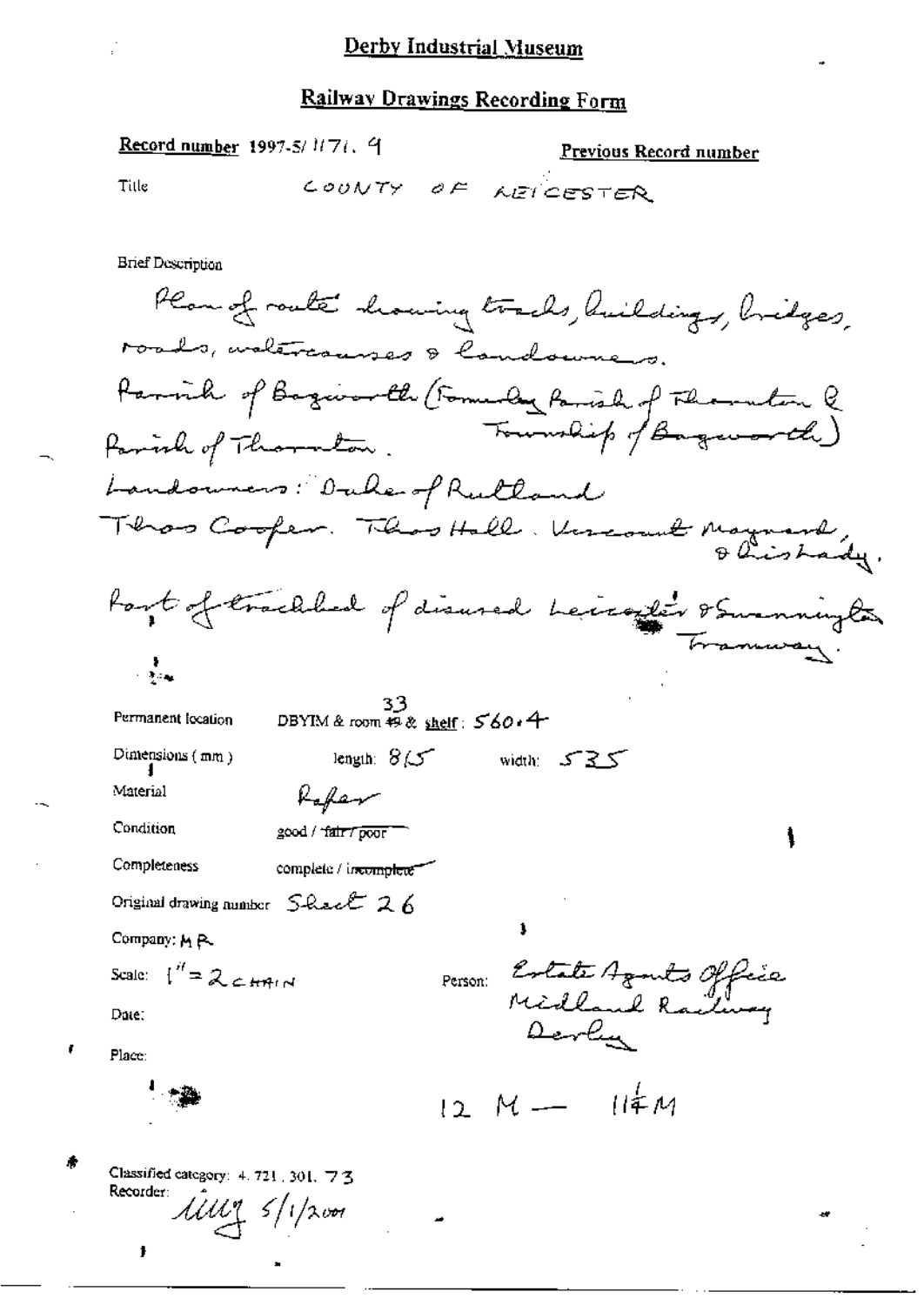Record number 1997-5/1171. 10 Previous Record number COUNTY OF AETCESTER Title **Brief Description** Plan of route having tracks, huildings, bridges, roads, walercourses & landowners. Parish of Thombon (Formerly Township of Baguarth)

Vircount maynard Rhis Lady.

Family of Bagavarth.

Duhe of Rutland.

Landonners:

| Permanent location                                                      | 33<br>DBYIM & room $48 \times \text{shelf}: 560.4$ |               |                               |
|-------------------------------------------------------------------------|----------------------------------------------------|---------------|-------------------------------|
| Dimensions $(mn)$                                                       | length: $8/5$                                      | width: $535$  |                               |
| Material                                                                | Kafan                                              |               | ı                             |
| Condition                                                               | good / tair / poor                                 |               |                               |
| Completeness                                                            | complete / incomplete                              |               |                               |
| Original drawing number Sheet 27                                        |                                                    |               |                               |
| Company: MR                                                             |                                                    |               |                               |
| Scale: $\int_{0}^{t} = 2cH_{A}dx$                                       |                                                    |               | Person: Estate Azants Officia |
| Date:                                                                   |                                                    | Devlin        |                               |
| Place:                                                                  |                                                    |               |                               |
| ۹.,                                                                     | r.                                                 | $114M - 102M$ |                               |
| Classified category: 4, 721, 301, 73<br>Recorder:<br>$1111 - 5/1$ /2001 |                                                    |               | ť.                            |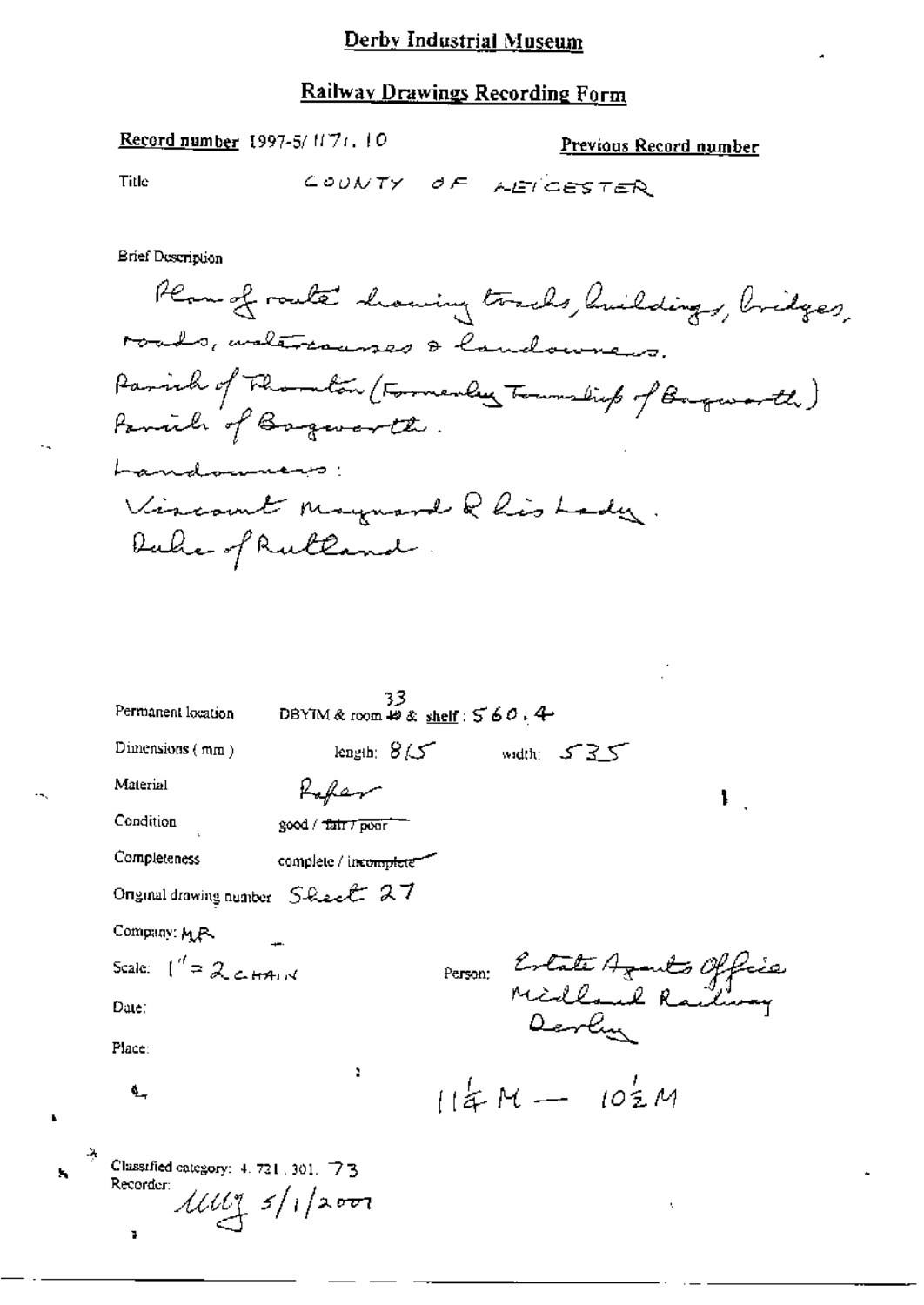#### Railway Drawings Recording Form

Previous Record number

Record number 1997-5/ $1/7i$ , !!

COUNTY OF MEICESTER Title **Brief Description** Plan of route showing tracks, huildings, bridges, roads, welercanses & handowners. Parcile of Thouton. Parcile of Baguarth. Landonnino: Vircount Maynard & his Lady. Viscount Maynon . 33

| Permanent location                                      | DBYIM & room $45$ & shelf: $560 - 4$                                |               |                             |  |
|---------------------------------------------------------|---------------------------------------------------------------------|---------------|-----------------------------|--|
| Dimensions $(mn)$                                       | leagth: $8/5$ width: $525$                                          |               |                             |  |
| Material                                                | Kafeer                                                              |               |                             |  |
| Condition                                               | good / tair / poor                                                  |               |                             |  |
| <b>Completeness</b>                                     | complete / incomplete"                                              |               |                             |  |
| Original drawing number $S$ -Lee $\ell$ $LS$            |                                                                     |               |                             |  |
| Company: M.P.                                           |                                                                     |               |                             |  |
| Scale: $\binom{n}{k} = 2 \epsilon_{k} + 4 \epsilon_{k}$ |                                                                     |               | Person Estate Agents Office |  |
| Date:                                                   |                                                                     | Devlin        |                             |  |
| Place:                                                  |                                                                     |               |                             |  |
| Merrylæs<br>Sidnigs                                     |                                                                     | 10至 14 - 9年14 |                             |  |
|                                                         |                                                                     |               | $\mathcal{L}$               |  |
| Classified category 4, 721, 301, 7 3<br>Recorder:       |                                                                     |               |                             |  |
|                                                         | $\mu$ $\mu$ $\frac{1}{2}$ $\frac{1}{2}$ $\frac{1}{2}$ $\frac{1}{2}$ |               |                             |  |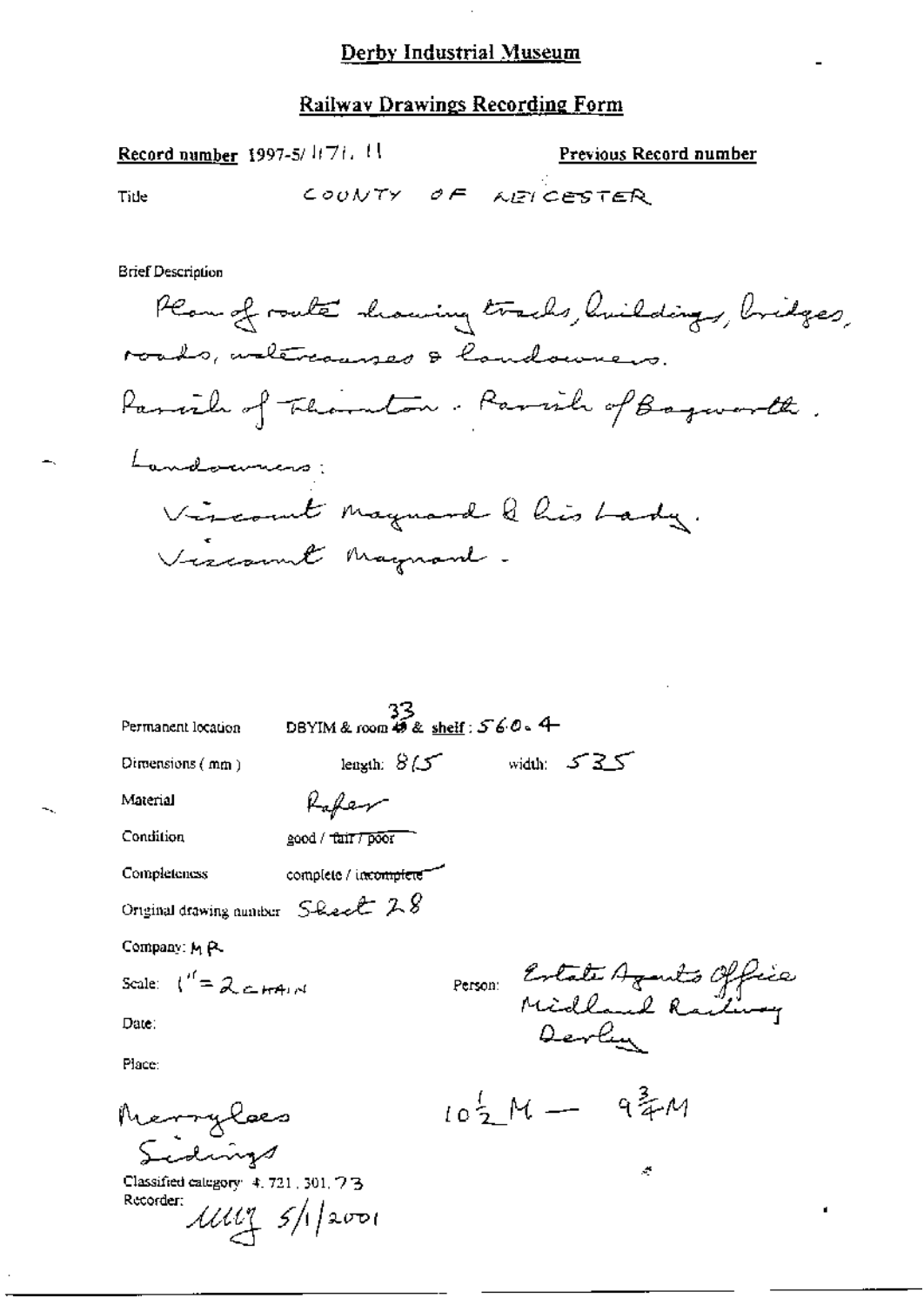#### **Railway Drawings Recording Form**

Record number 1997-5/1171. 12-Previous Record number COUNTY OF NEICESTER Title **Brief Description** Plan of route howing tracks, huildings, bridges, roads, arteriouses & landounces. Farmer of Thambon. Parish of Desfand. Landowners Viscount Maynard @ his Wife. Vircount Maynard. Trustees of Breedon Poor, John Bailey Flahaave of the Mamor of Desford. Ann, John, Wm Johnson. Ducky of Lancanter. Henry Chamberlain Q his Wife. Fhas Prior.  $\frac{33}{2}$ DBYIM & room 40 &  $\frac{\text{shelf}}{2}$ : 560.4 Permanent location length:  $8\sqrt{5}$  width:  $5\sqrt{35}$ Dimensions (mm) Material Rafer Condition good / tair / poor Completeness complete / incomplete Original drawing number Sleect 29 Company: M P. Person Estate Aquits Office<br>Midland Radway<br>Aevely Scale:  $\int_0^R = 2c \pm \pi r d$ Date: Place: 9 = M - 9 M

Classified category: 4, 721, 301, 73 Recorder:  $11111 + 51/12001$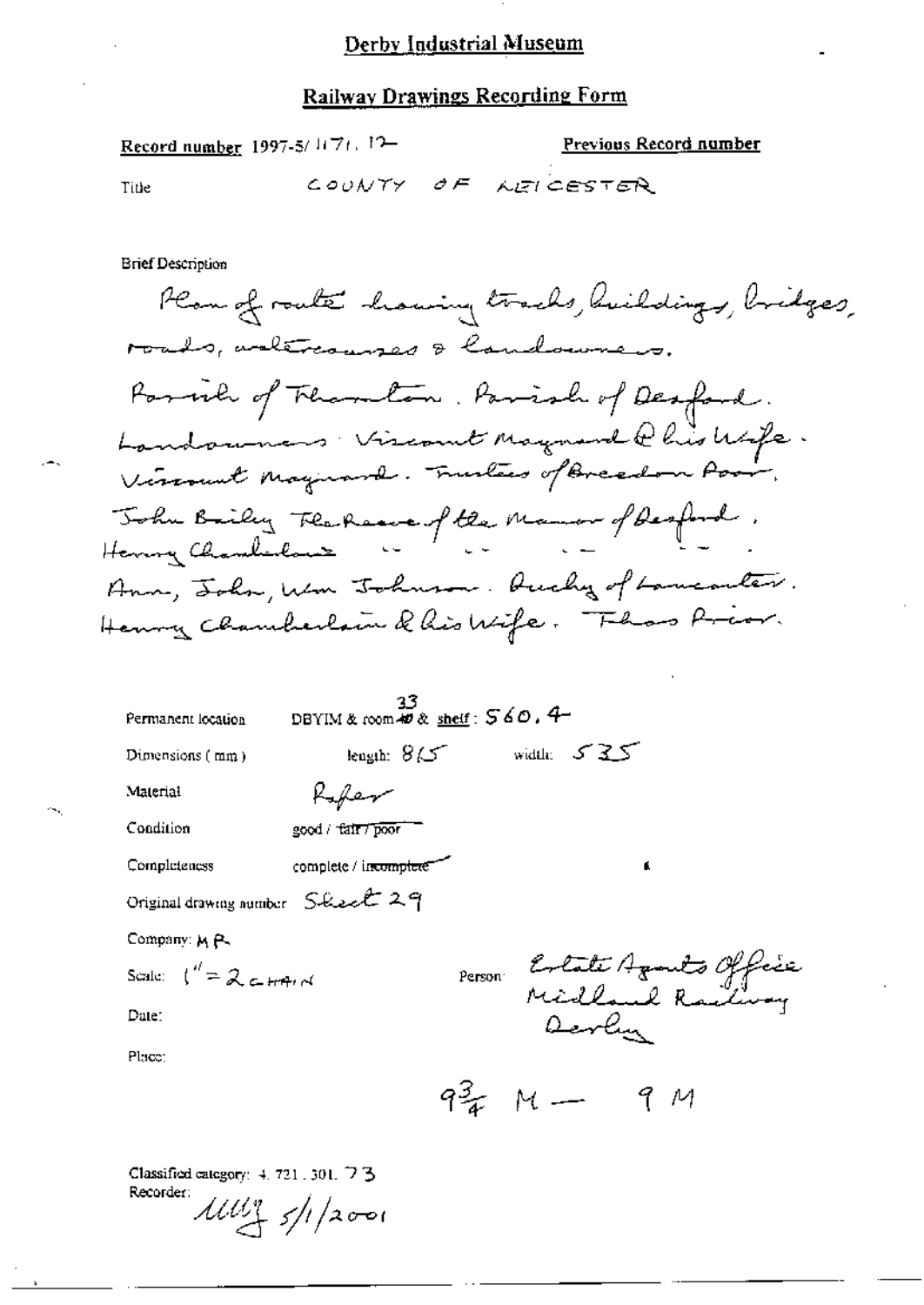#### **Railway Drawings Recording Form**

Previous Record number MRP132/677 Record number 1997-5/602 MR. and Earl Dysart. (Lord Huntingtower) Title **Brief Description** Plan of land, trades, roads, hailed in from Forse-Road Level Crossing to Paramonyen Station Branch Junction to West Bridge. Now MR boundaries shown red inh. Parcish of St Many Leccenter, Foundif of Branchings thorps. Entra Parocheal Place of Leccenter Alber. Freakes Grounds (Entre Paradial)

DBYIM & room 49 & shelf :  $\frac{1}{2}$  7 Permanent location length:  $1560$  width:  $660$ Dimensions (mm) Paper infolice Material good / fair + poor Condition Completeness complete / incomplete  $, 313$ Original drawing number Company:  $M$  $\sim$ Scale:  $\frac{1}{2}$  = 40 FEET Person: Dite: Jenna 11, 1880 Place: Lerinaler

Classified category: 4, 721, 301,  $\iff$  7.3 Recorder:  $l l l l l f$  11/9/1998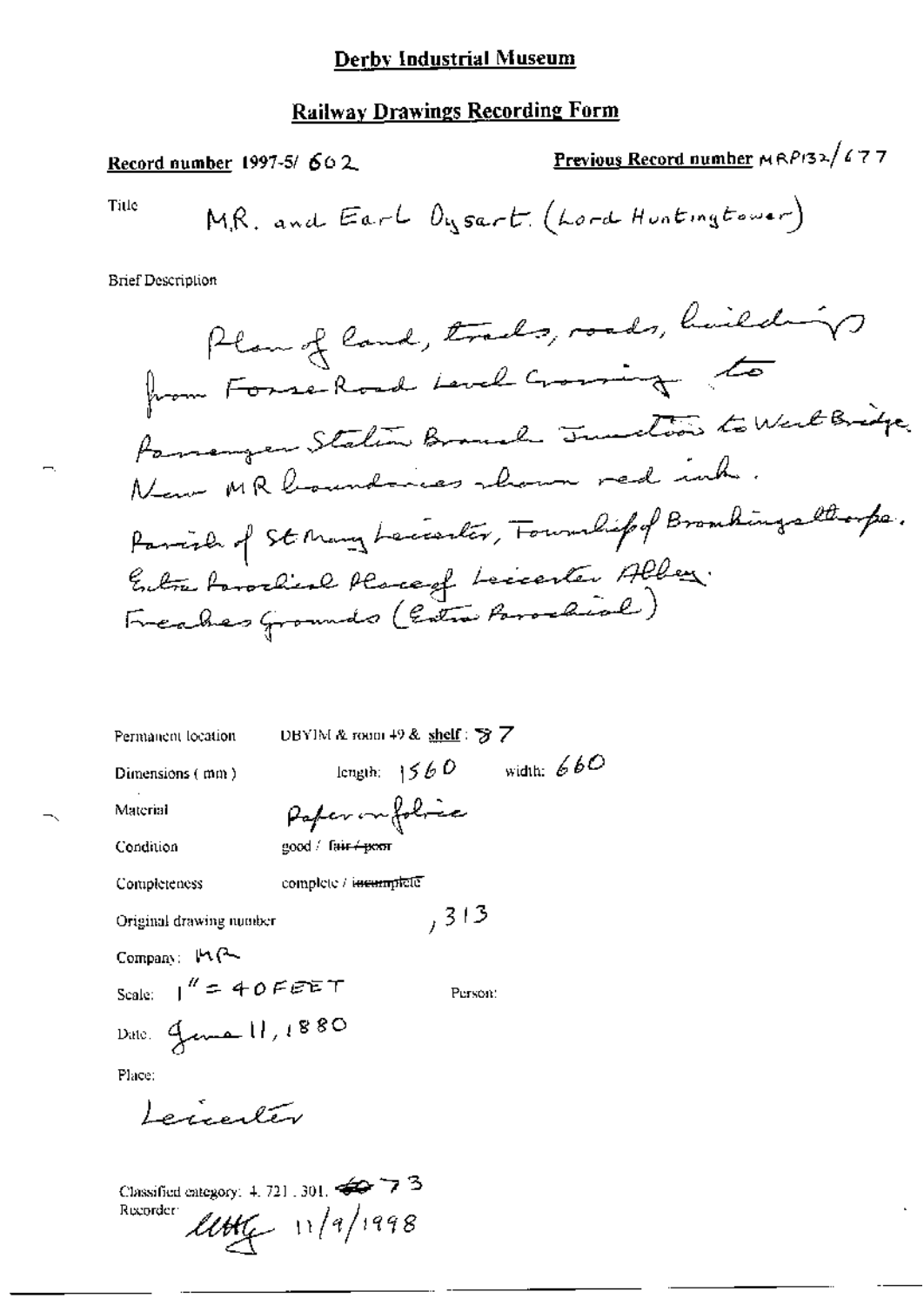### Railwav Drawings Recording Form

Record number 1997-5/  $870$  Previous Record number MRPG 2/957 Recontinuated 1997-31 0. -/» afaas L—¢\_r

Bncrnw.-n1>\»m,QeVW ak /\_,,/'ALA @V @T"/& / \$, \A/ / V'./85¢ /\J44—

Permanent location

\nDEFmanation

\nDBYIM & room 49 & sheif: 
$$
(2.5)
$$

\nDimensions (mm)

\nlength:  $1080$  width:  $955$ 

\nMaterial

\nCondition

\nCompleteness

\nCompleteness

\nConfiginal drawing number 316/2.993

\nComparing: M R

\nScale:  $\begin{bmatrix} n = 30 \text{ feet} \\ n = 30 \text{ feet} \\ n = 100 \text{ cm} \end{bmatrix}$ 

\nPerson:

\nDate:

\nPlace:

\nExercise 12.30 [30, 10]. 72

Classified category:  $4.721$  ,  $301$ ,  $723$ Recorder:  $\mu v (1 - 9 - 1997)$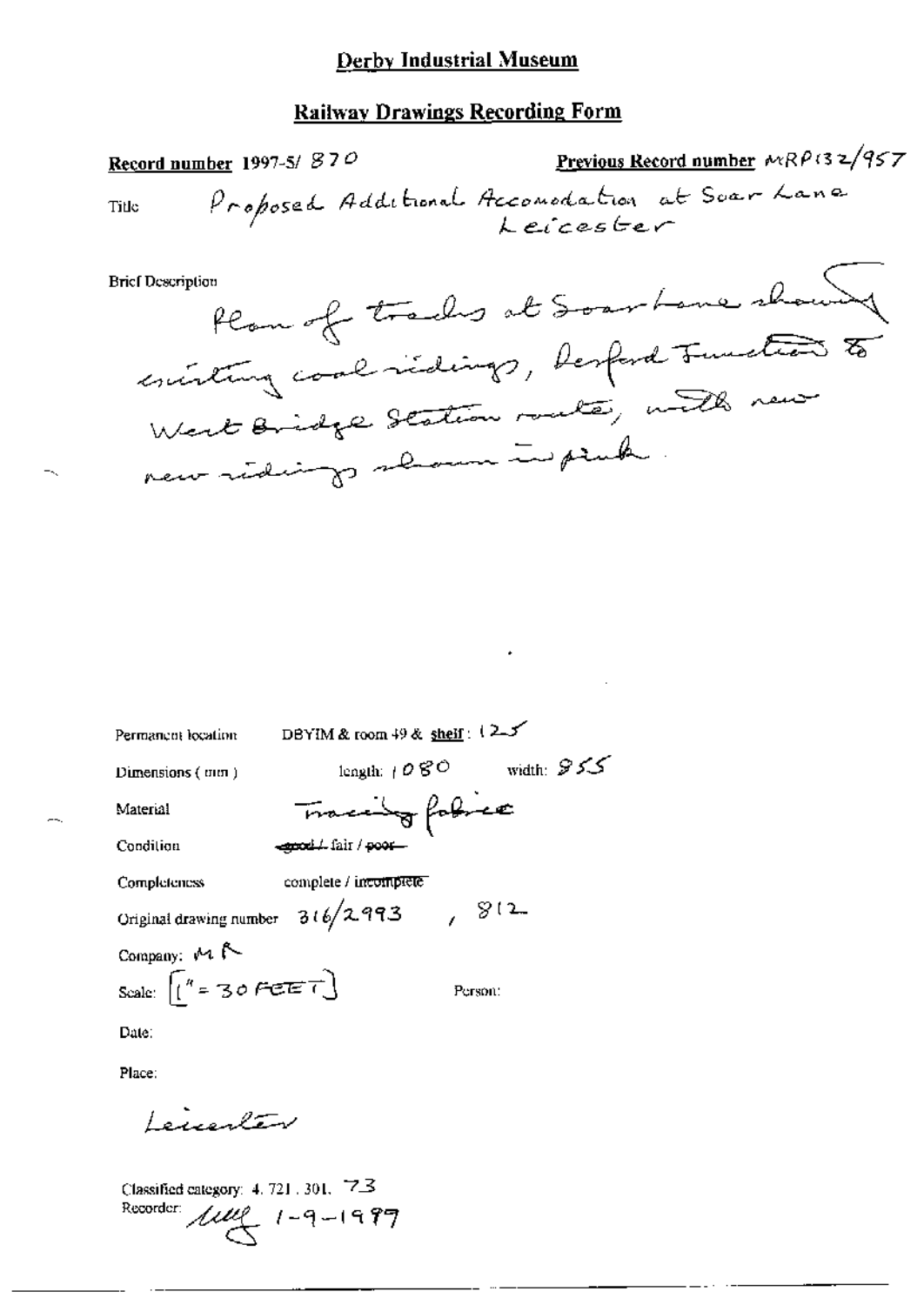#### **Railway Drawings Recording Form**

#### Record number 1997-5/7 <sup>4</sup>

Previous Record number  $MRP$ 132/829

Title

**Brief Description** 



Permanent location

DBYIM & room 49 & shelf: 9

Dimensions (mm)

length:  $1175$  width:  $660$ 

Material

Paperon fabric

Condition

good / feir+poor

Completeness complete / incomplete

Original drawing number

 $290$ 

Company:

Scale:  $\int_0^R 1240$  Ferm

Person:

Date:  $\beta_{\epsilon\epsilon}$   $\gamma$ , 1874

Place:

Glanfield

Classified category: 4, 721, 301,  $\triangledown$  3 Recorder:  $\mu$ uy  $\frac{1}{5}$ /1999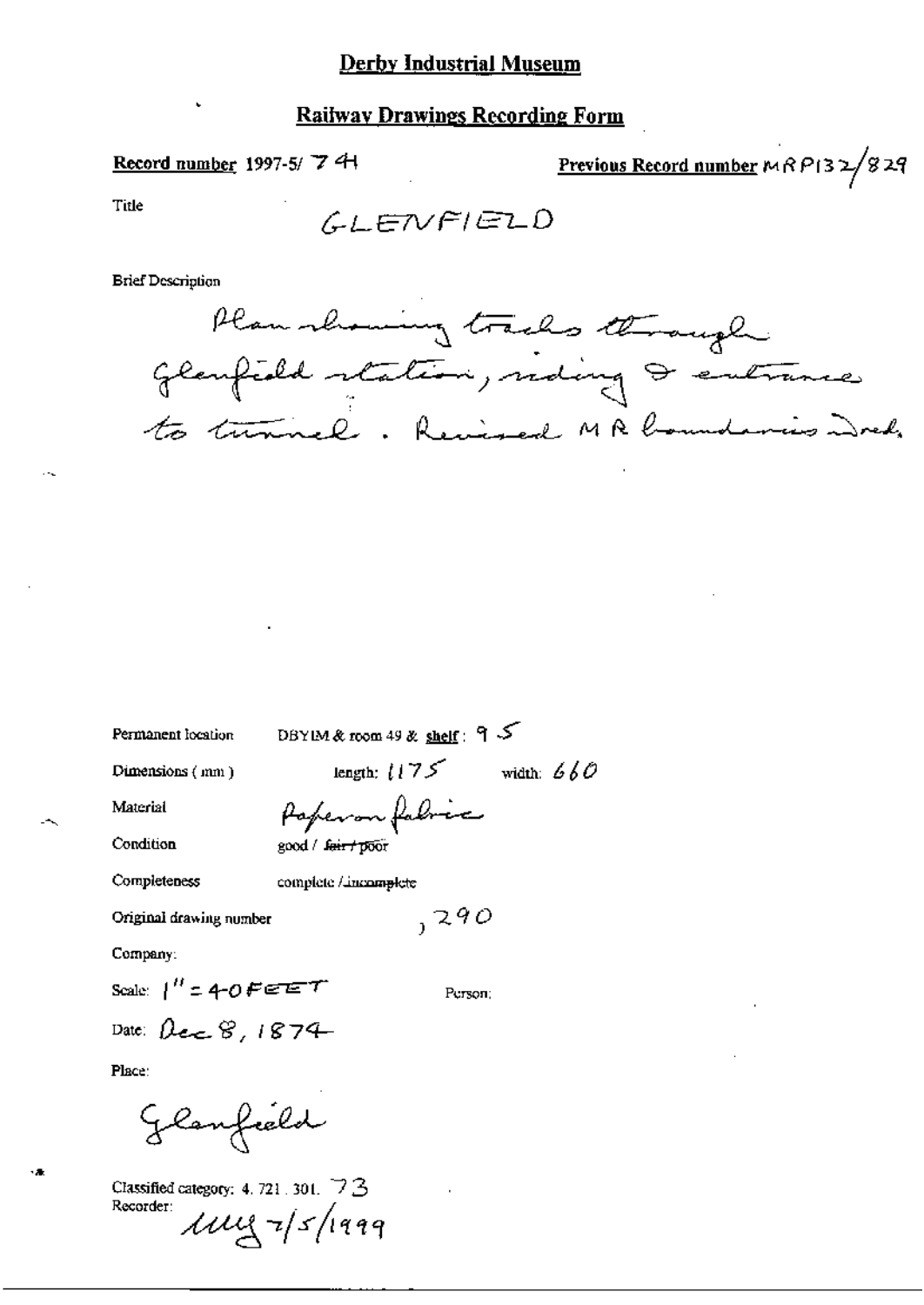处

#### Railway Drawings Recording Form

ELL-Previous Record number Record number  $1971 - 384/4$ . 1505  $PLan$ Title  $o$ <sup>+</sup>  $the$ LEICESTER WEST FREEHOLD ALLOTMENT SOLIETYS **Brief Description** FIRS ESTATE GLENFIELD NEWTOWN Plan of land showing MR route, approve last / West , through initaling plots with roads designated , Society Roads, Leicenter Road, West Roads, Allotment Raadadjacent handowners: Thomas Henry Reves. Sevetor of Glanfield Church. DBYIM & room  $49$  & shelf:  $\begin{pmatrix} 1 & 6 \end{pmatrix}$ Permanent location length:  $565$ width:  $770$ Dimensions (mm) Refer Material good/ fair/poor lear Condition Completeness complete / incomplete Original drawing number Company: Person I Barradale, Surveyor Scale: Gallowere Gitz Date: Dec  $1874$ Place: Glenfield Classified category: 4, 721, 301, 73

Recorder:  $\text{111}_{42}$  8/11/2002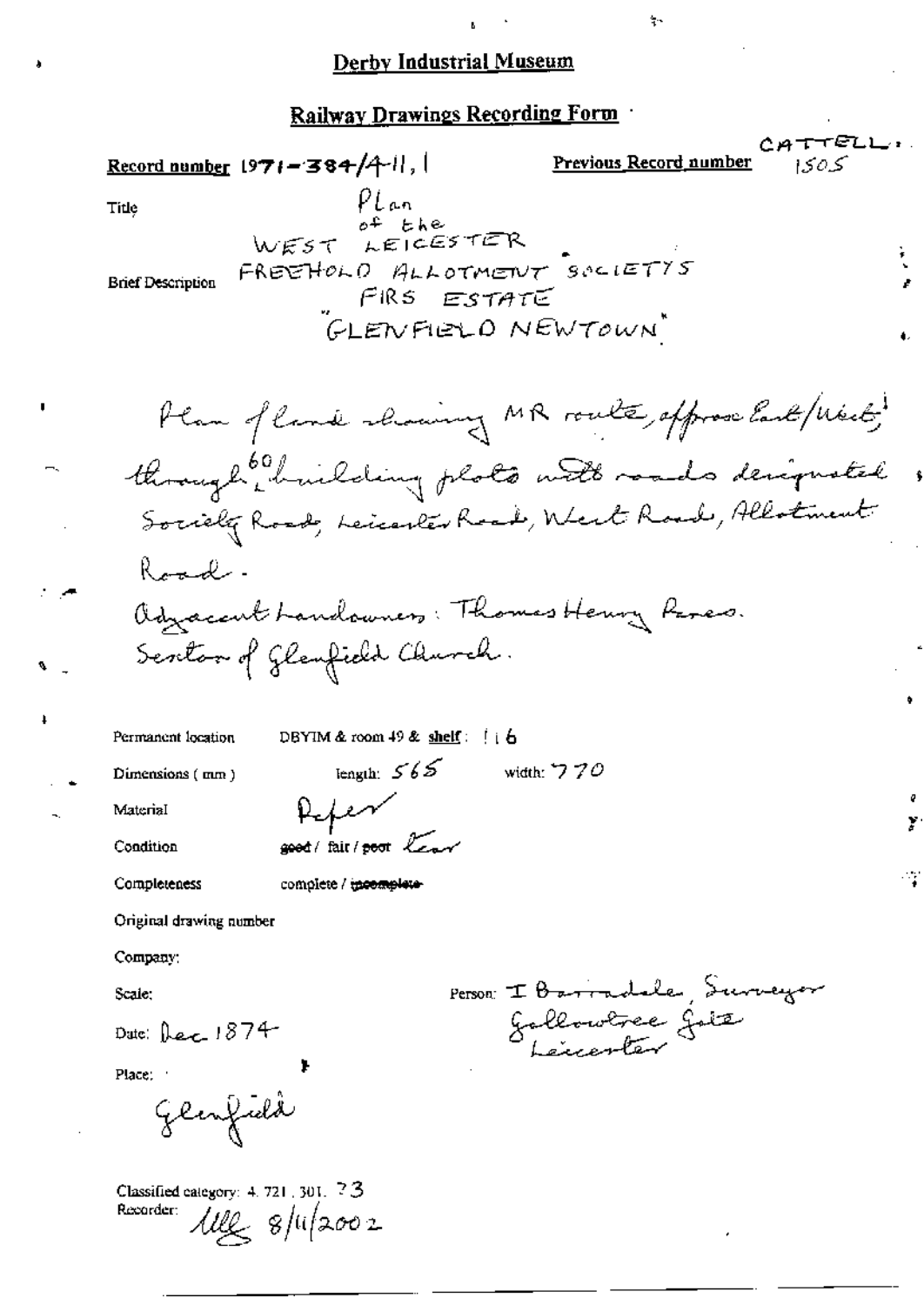Record number 1971-384/4-11.2-3<br>Record number  $2A T T E L$ 

 $\mathbf{r}$ 

Title

**Brief Description** 

|    | 411.2                       |                                                                         |                   | Letter to JS grattin, MR, from Barridole, Surveyor |  |
|----|-----------------------------|-------------------------------------------------------------------------|-------------------|----------------------------------------------------|--|
|    |                             |                                                                         |                   | regarding corrected reals official to drawing.     |  |
|    | 411.3                       | MR menus vating :-                                                      |                   |                                                    |  |
|    |                             | MR avec of topport 4a 15 7p<br>Surveyor "                               |                   |                                                    |  |
|    |                             |                                                                         |                   | MR allowed for boundary In stream contre line      |  |
|    |                             |                                                                         |                   |                                                    |  |
|    | Permanent (ocation          | DBYIM & room 49 & shelf: $\left( \frac{1}{2} \right)$ O 299 Besc. 56310 |                   |                                                    |  |
|    | Dimensions (mm)<br>Material | length:<br>130<br>トメ<br>Poper                                           | width: 200<br>180 |                                                    |  |
|    | Condition                   | good / fair / poor                                                      |                   |                                                    |  |
|    | Completeness                | complete / incomplete                                                   |                   |                                                    |  |
|    | Original drawing number     |                                                                         |                   |                                                    |  |
|    | Company:                    |                                                                         |                   |                                                    |  |
|    | Scale:                      | Person:                                                                 |                   |                                                    |  |
|    | Date:                       |                                                                         |                   |                                                    |  |
| У. | Place:                      |                                                                         |                   |                                                    |  |
|    | Glanfredd                   |                                                                         |                   |                                                    |  |

Classified category: 4.721.301.73<br>Recorder:  $\frac{d\mathcal{U}\ell}{3}$  8/11/2002.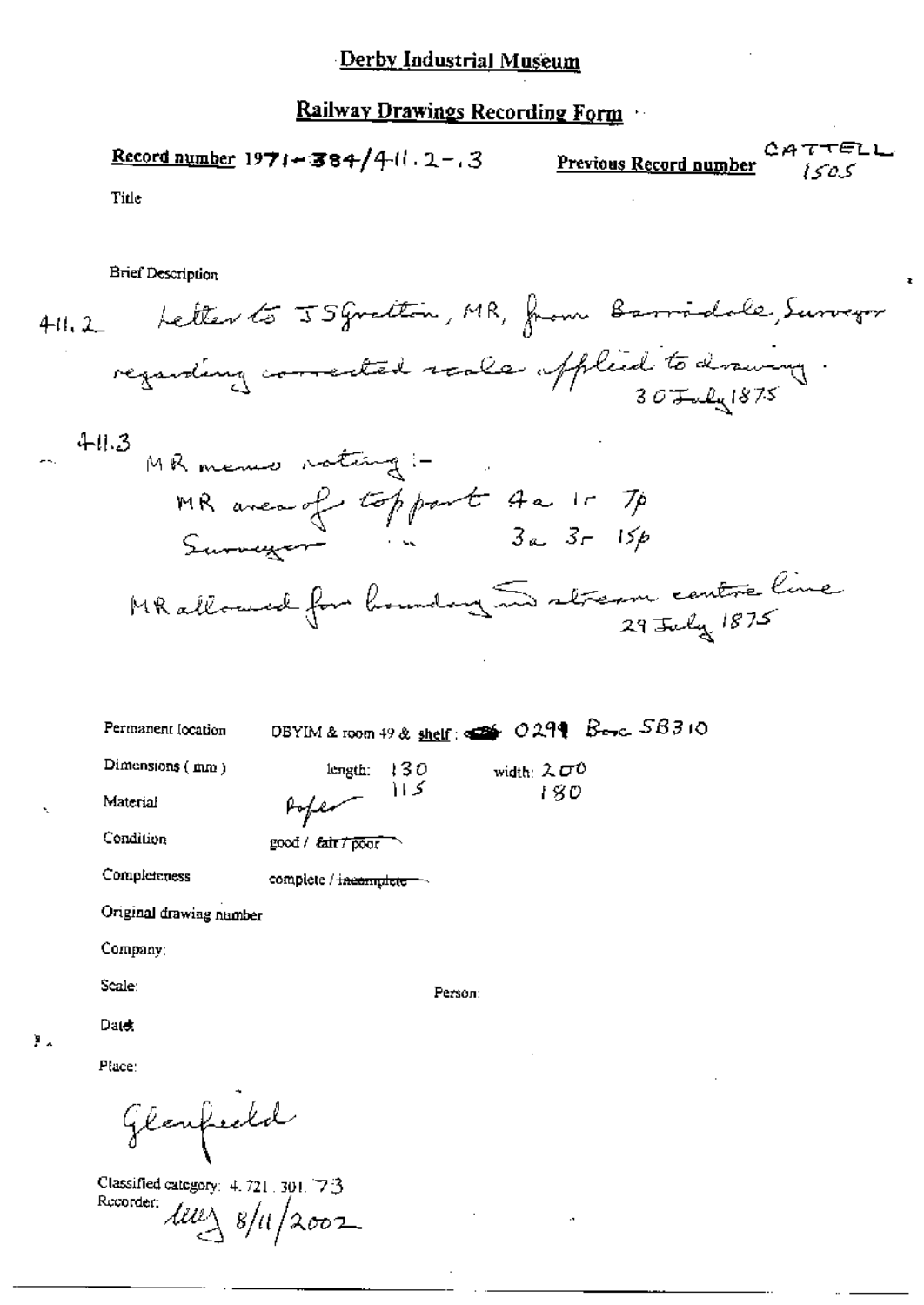Record number  $1971 - 384/411.4$ 

CATTELL Previous Record number 1506

Tide

Ł

$$
G\text{KENFIED}
$$

#### **Brief Description**

Plan of land with Swainington -Leicester (Wallridge) line passing through. Land areas marked in areas by Sale Plan they Survey.

Permanent location

DBYIM & room 49 & shelf:  $[16]$ 

Dimensions (mm)

Iength:  $690$ Poper

width:  $750$ 

Material

Condition

Completeness

good / fair / poor

complete / incomplete

Original drawing number

Company:

Place:

Scale:  $\int_{0}^{1} f(x) dx$ 

Person:  $PSWCD$ 

Date: alecy 1875

Glanfield

Classified category:  $4.721$ ,  $301$ ,  $73$ Recorder: 100g s/11/2002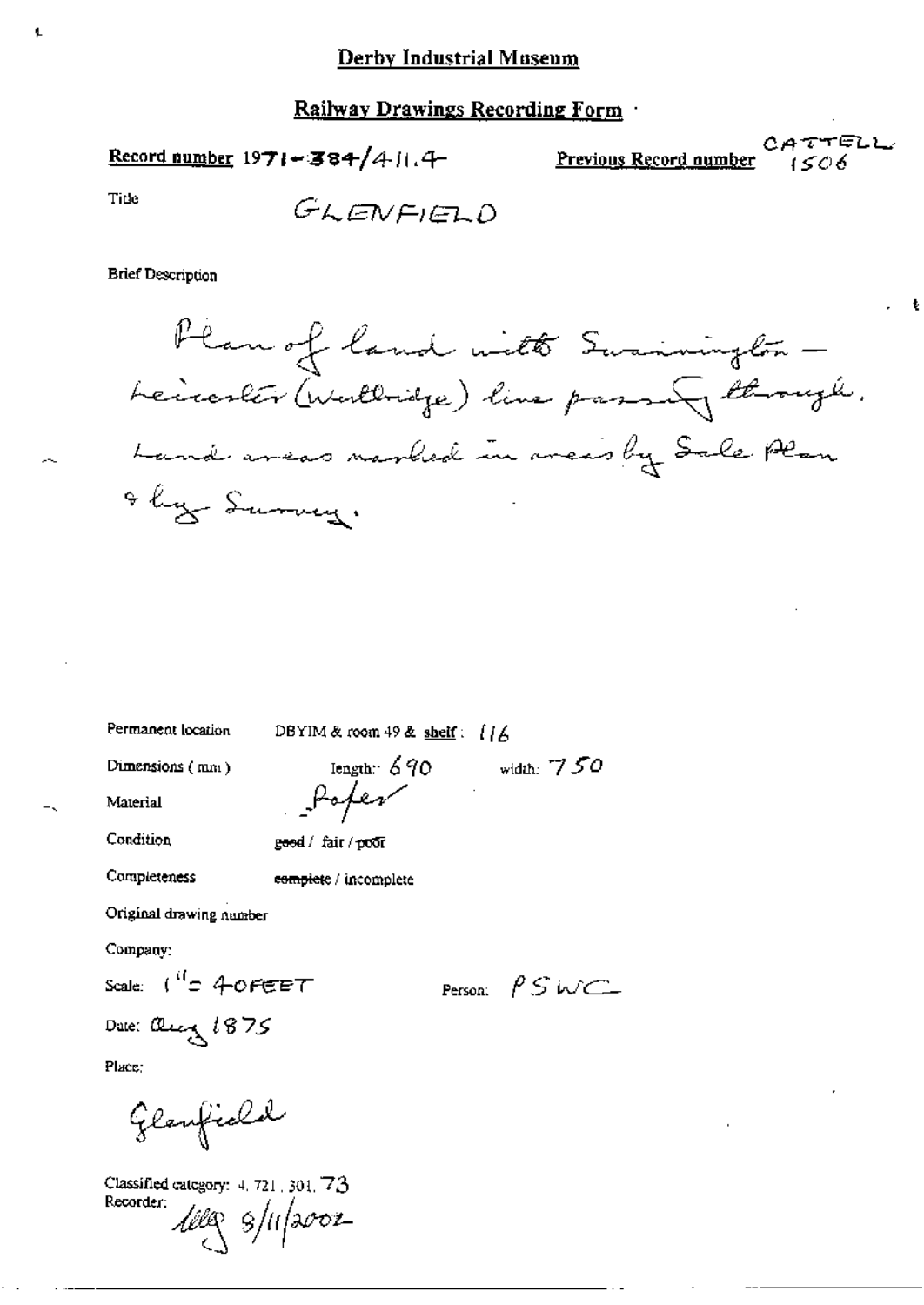# **Railway Drawings Recording Form**

Record number 1997-5/637

Previous Record number  $ARPI32/716$ 

 $\boldsymbol{\mu}$ 

Title

÷.

 $\sim$ 

$$
\mathsf{RATBY}
$$

**Brief Description** 

| Permanent location                                 | DBYIM & room 49 & shelf : $87$ |  |  |  |
|----------------------------------------------------|--------------------------------|--|--|--|
| Dimensions (mm)                                    | width: $665$<br>length: $14-0$ |  |  |  |
| Material                                           | Poper on folice                |  |  |  |
| Condition                                          | good / Tair / poor             |  |  |  |
| Completeness                                       | complete / incomplete          |  |  |  |
| 259<br>Original drawing number $\leq$ $\leq$ $\in$ |                                |  |  |  |
| Company: $M \sim$                                  |                                |  |  |  |
| Scale: $1'' = 40$ FEET                             | Person: $\mathcal{A}S$         |  |  |  |
| Date: Deel5 1874                                   |                                |  |  |  |
|                                                    |                                |  |  |  |

Place:

Rathy

Classified category: 4, 721, 301, 73 Recorder UNK 9/10/1998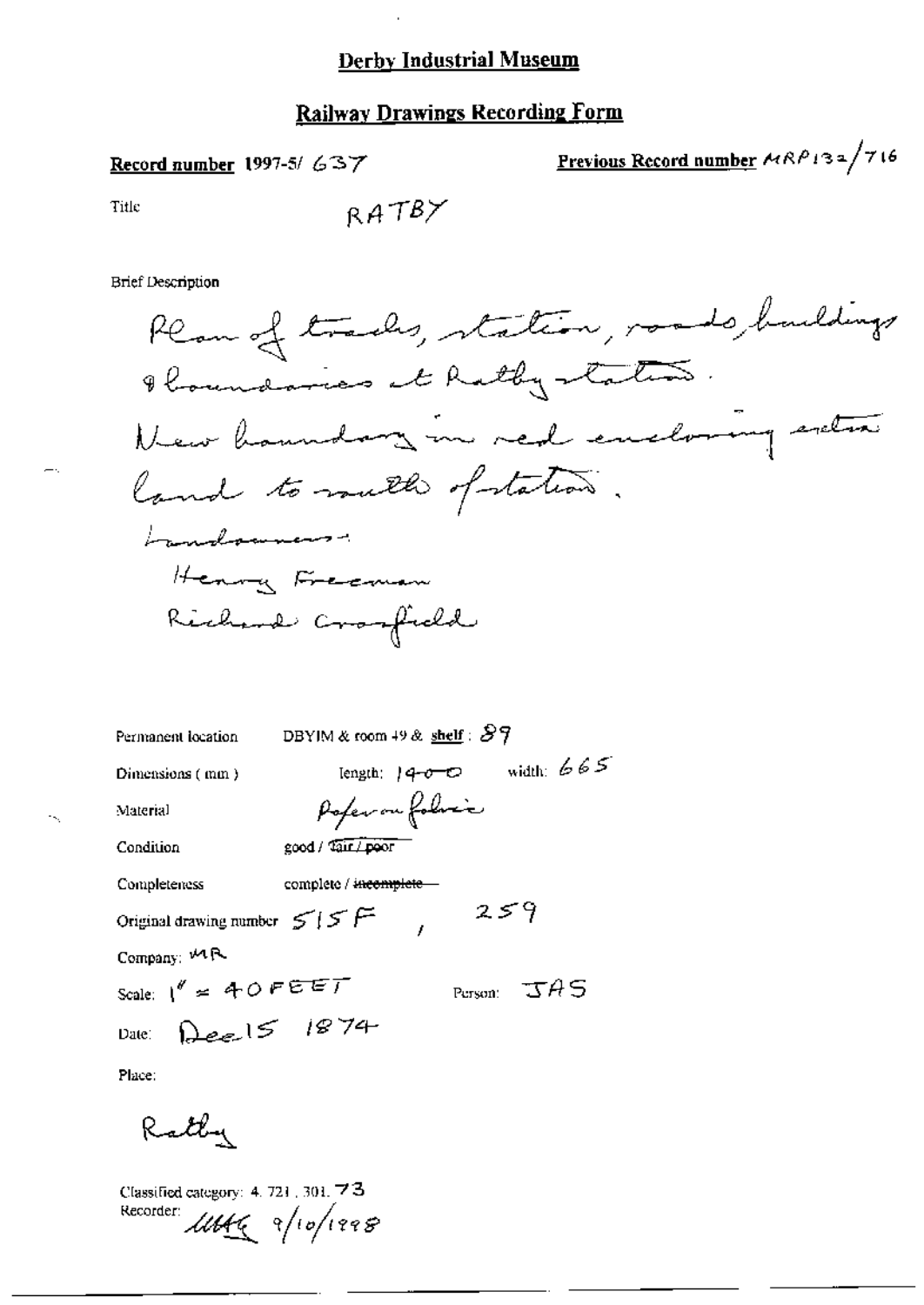CATTELL Record number  $1971 - 384/319.1 - 1.5$ Previous Record number  $129$ MIDLAND RAILWAY Tide Collision at Desford Junction

л

**Brief Description** 

Permanent location

DBYIM & room 49 & shelf: 114-

Dimensions (mm)

length:  $138C$  width:  $25C$ 

Material

Condition

good / fair-+poor

Papen

Completeness complete / incomplete Original drawing number  $\sqrt[p]{H}33/1$ . Pean 1852. Company: MR Scale,  $1'' = 40$   $\in$   $\in$   $\in$  T

Person:

Date: 22 October 1881

Place:

Lesfant

Classified category: 4, 721, 301, 7.3 Recorder  $144/3/2.502$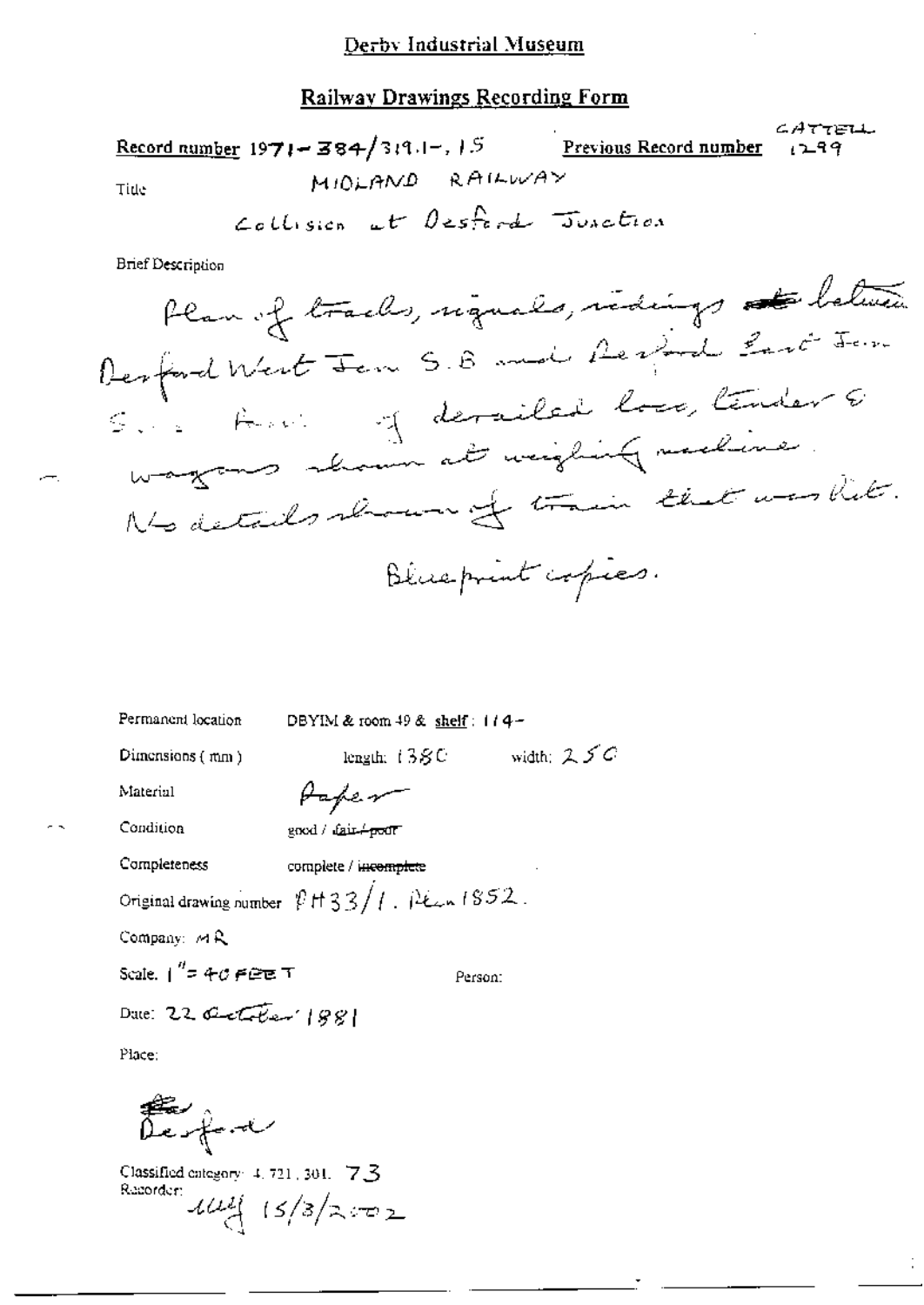<u>Previous Record number</u>  $MRP$ (32/878 Record number 1997-5/770.1  $P<sub>AA</sub>$  of  $R<sub>AA</sub>$ Title PURCHASEO FREM GF BROWN ESQ  $S(T)$ uate At NEWTOWN UNTHANK AND DESFORD **Brief Description**  $IN = THE$ COUNTY OF LEICESTER Plan showing milway hetween Defind East Tunton S.B and Desford States with much landplot in red adjointment Parcial of Desfond, Parish fRatting Large meantail / trichs moneyal DBYIM & room 49 & shelf:  $98$ Permanent location length:  $/850$  width:  $/060$ Dimensions (mm) Poper infoliación Material good / fair / poer-Condition Completeness complete / incomplete  $,442$ Original drawing number Company:  $M \land R$ Person B Compar Scale:  $\int_1^{R} = \int_C C + Ar$  M Date:  $Q_{\text{max}}$  1876 Place: Desford

Classified category: 4, 721, 301, 73  $11 - 6 - 1999$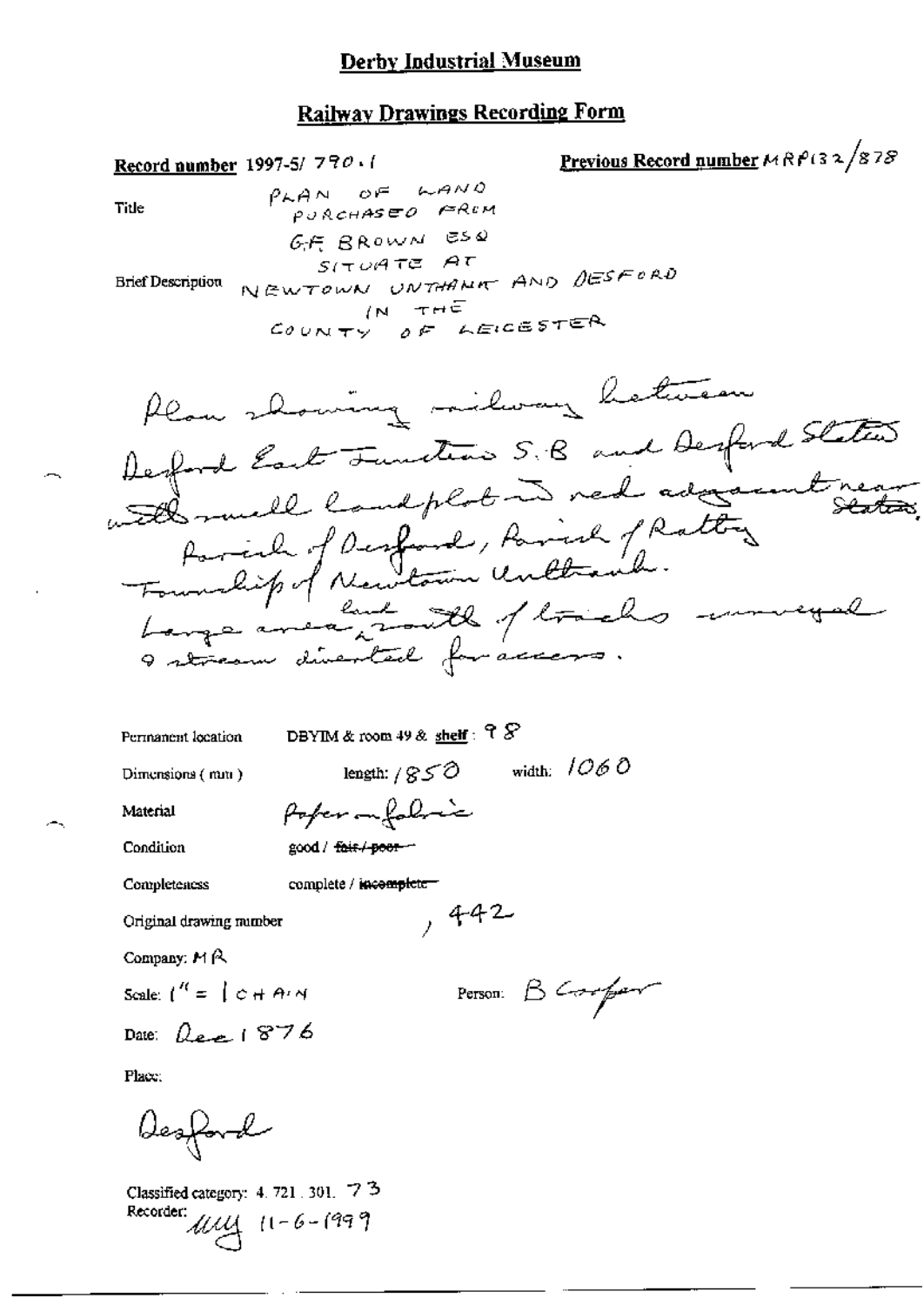### **Railway Drawings Recording Form**

Record number 1997-5/7790, 2

Previous Record number 1412/32/878

Title

**Brief Description** 

length:  $805$  width:  $525$ 

Person:

Permanent location

DBYIM & room 49 & shelf :  $98$ 

Dimensions (mm)

Material

Referance following good / fair / poor

Condition

Completeness complete / incomplete

Original drawing number  $2 + \sqrt{2 + 1}$ 

Company: MR

Scale:  $1^{\prime\prime}$  = 4 cHAIN

Date:

Place:

Derford

Classified category: 4, 721, 301, 7 3 Recorder;

 $l \ell \ell \ell \leq (1-\zeta - 1999)$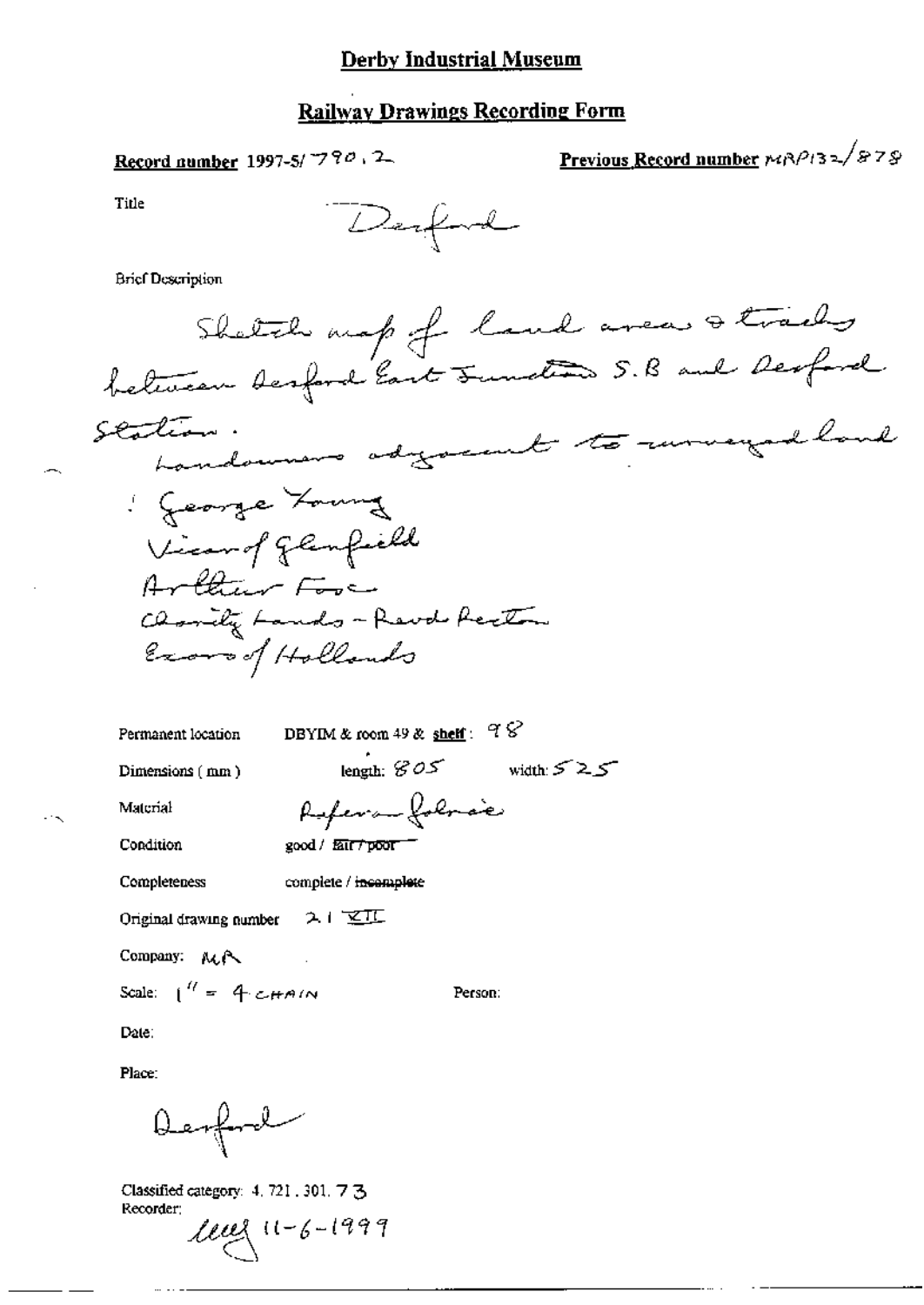Record number 1997-5/247

$$
Previous Record number  $\mu$   $RP$   $32$   $\lambda$   $280$
$$

Title

**Brief Description** 

Plan showing land adgreent to trailes et Desford Station and 84 MP and rolid him [rew boundary ?] Londowner - Chamberlain

Permanent location DBYIM & room 49 & shelf :  $67$ 

Paperonfolose

Dimensions (mm)

length:  $1000$  width:  $650$ 

Material Condition

good / fair / poer

Completeness complete / incomplete

Original drawing number  $116$ ,  $84$ 

Company:  $MR$ 

Scale:  $1^{n} = 40$  FEET

Person:

Date: Dec 14" 1874

Place:

Desford

Classified category: 4, 721, 301,  $\mathcal{L} \rightarrow$  7  $\mathcal{L}$ Recorder:  $\mathcal{U}\mathcal{H}\mathcal{C}$  25.11.97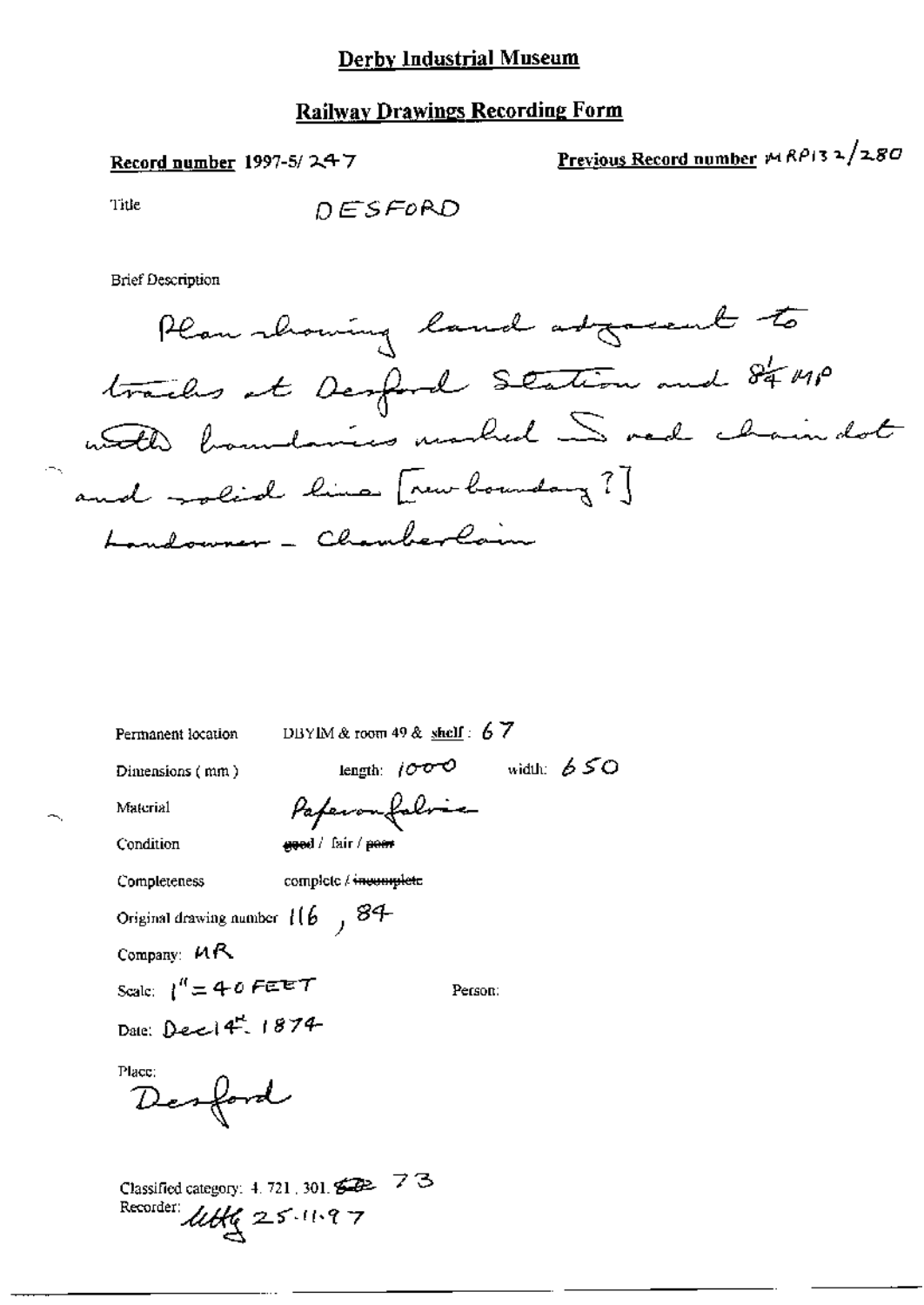# **Railway Drawings Recording Form**

#### Record number 1997-5/278

Previous Record number HRPI32/312

Title

Coolville

**Brief Description** 

Plan channing tracks, Daildings, station, boundaries & land arounding

| Permanent location                                                                        |                       | DBYIM & room 49 & shelf: $69$ |  |  |
|-------------------------------------------------------------------------------------------|-----------------------|-------------------------------|--|--|
| Dimensions (mm)                                                                           |                       | length: $1000$ width: $395$   |  |  |
| Material                                                                                  | Pafer on folore       |                               |  |  |
| Condition                                                                                 | good / fair / poor    |                               |  |  |
| Completeness                                                                              | complete / incomplete |                               |  |  |
| Original drawing number                                                                   | 394                   |                               |  |  |
| Company: $M_{\text{N}}$                                                                   |                       |                               |  |  |
| Scale: $1^h = 1$ CHAIN                                                                    |                       | Person:                       |  |  |
| Date: Aug 1879                                                                            |                       |                               |  |  |
| Place:                                                                                    |                       |                               |  |  |
| Combille                                                                                  |                       |                               |  |  |
| Classified category: 4, 721, 301, $\mathbf{z} \rightarrow 73$<br>Recorder: $200\%$ 6-1-98 |                       |                               |  |  |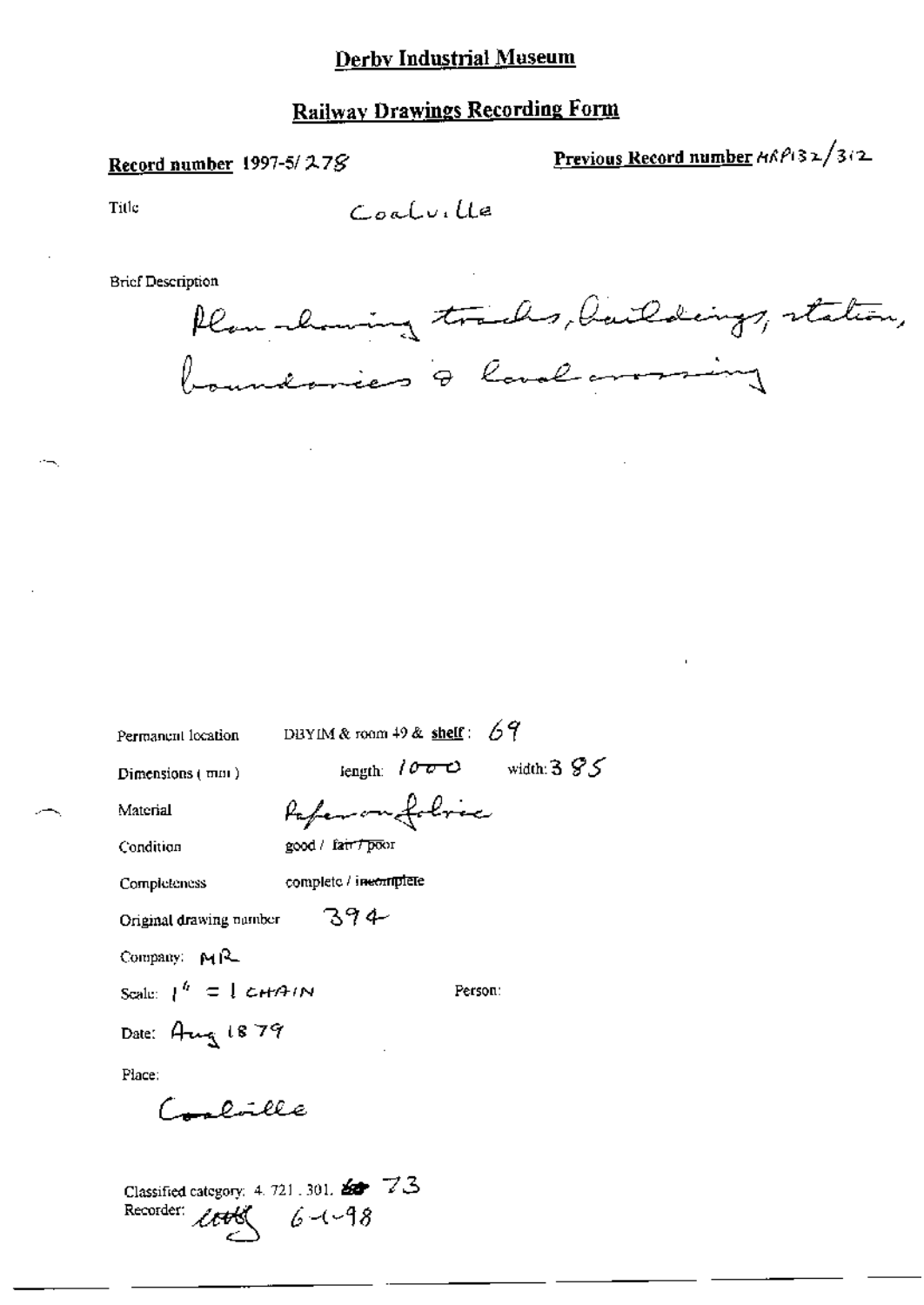**Railway Drawings Recording Form** 

#### Record number 1997-5/93

Previous Record number  $A \wedge B \vee B \vee C$ 

Title

 $COALVILLET$ 

**Brief Description** 

Plan having track layout, baildings, foundaries and adjunctional component properties. MR boundary, as Conveyance 1482, whom is red with Silston Colling.

| DBYTM & room $49$ & shelf: $58$<br>Permanent location |                       |                             |  |  |  |
|-------------------------------------------------------|-----------------------|-----------------------------|--|--|--|
| Dimensions (mm)                                       |                       | length: $1600$ width: $660$ |  |  |  |
| Material                                              | Paper on clots        |                             |  |  |  |
| Condition                                             | good / fair+poor      |                             |  |  |  |
| Completeness                                          | complete / incomplete |                             |  |  |  |
| Original drawing number                               |                       |                             |  |  |  |
| Company: MR                                           |                       |                             |  |  |  |
| Scale: $1'' = 40$ Fere T                              |                       | Person:                     |  |  |  |
| Date: Summergund Truly 1882                           |                       |                             |  |  |  |
| Place.<br>Composible                                  |                       |                             |  |  |  |
|                                                       |                       |                             |  |  |  |

Classified category: 4, 721, 301,  $\blacktriangleright$  7 3 Recorder:  $w_446 - 18/6/9$  7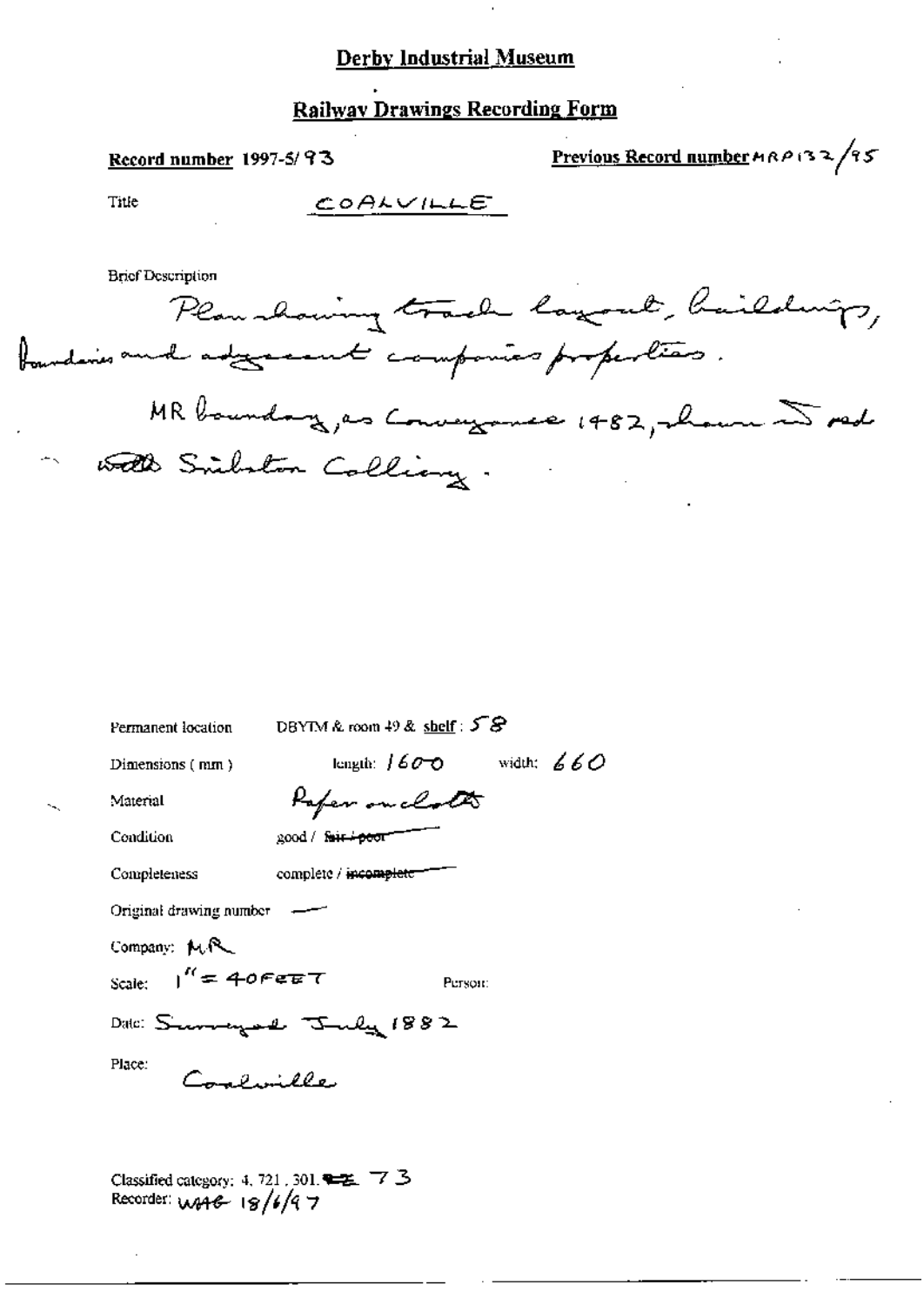## **Railway Drawings Recording Form**

### Record number 1997-5/ 954-

Previous Record number  $A \cap B$  32/052.

Title

**Brief Description** 

Plan showing Swamnights to Coolwille route with Sind the latter particips, Alterations to layout in period. Subitor Collegy offices adjacent.

| Permanent location             | DBYIM & room 49 & shelf: $(30$ |                                 |
|--------------------------------|--------------------------------|---------------------------------|
| Dimensions (mm)                | length: $530$                  | width, $355$                    |
| Material                       |                                | Tracing paper outofer on folses |
| Condition                      | good / fair poor               |                                 |
| Completeness                   | complete / incomplete          |                                 |
| Original drawing number $90 M$ |                                | , 242                           |
| Company:                       |                                |                                 |
| Scale: $1'' = 40$ Fest         |                                | Person:                         |
|                                |                                |                                 |

Date:

Place: ylon - Conluille

Classified category: 4.721, 301. 73, 75C Recorder:  $\mathcal{U}\rightarrow\mathcal{S}/\mathfrak{n}/\mathfrak{p}$ 99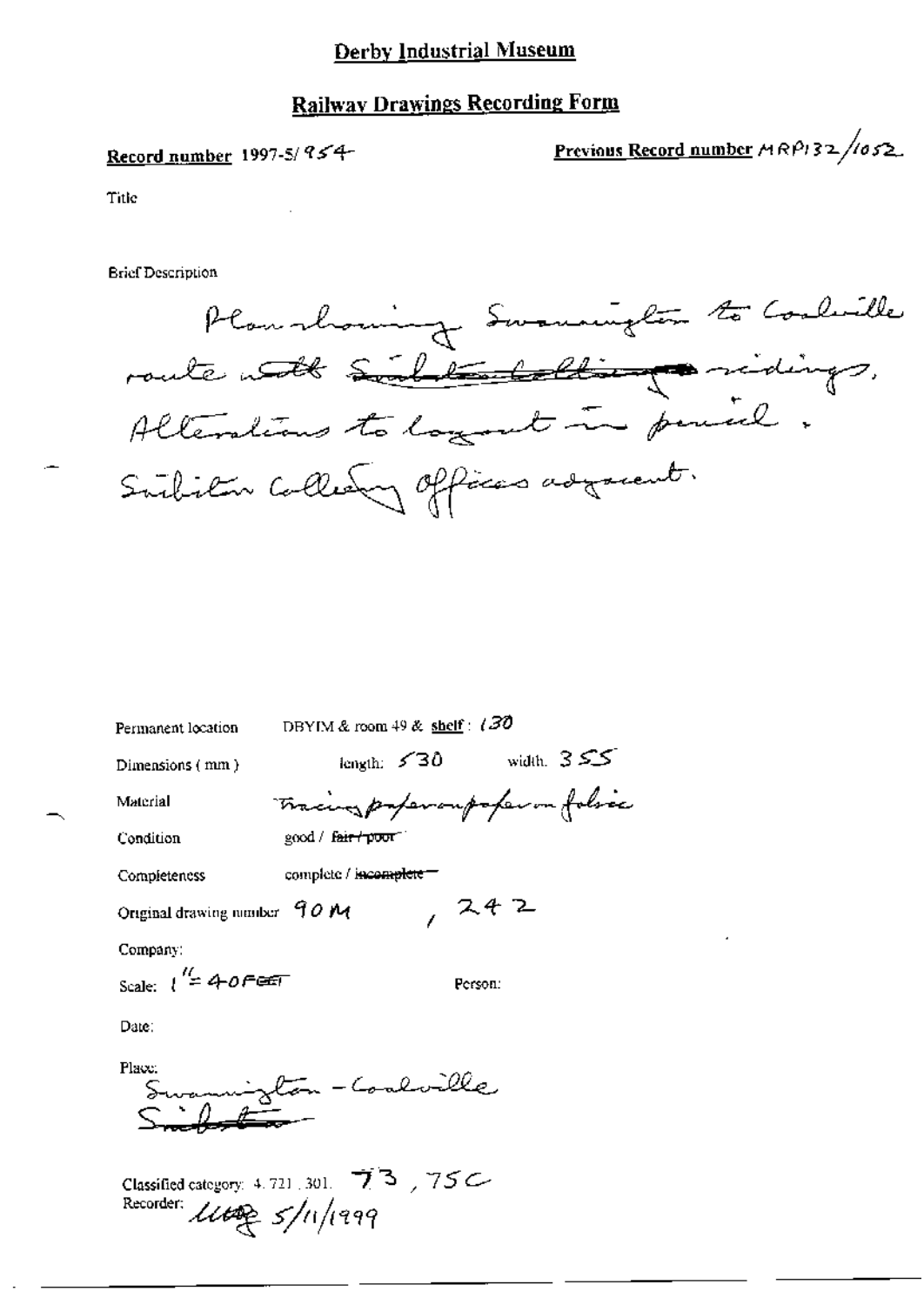# Railway Drawings Recording Form

### Record number 1997-5/135

Recorder:  $l$ ttt $\epsilon$  13/8/97

Previous Record number MRP 132/139

Title

Series of routeplans (19-29) same together **Brief Description** to show profosed route of part of Leicester to Summington railway. Adjacent landowners rhown (recattached rheets). No details of structures, - buildings or trackwork

| Permanent location       | DBYIM & room 49 & shelf: $60$                                  |  |                             |  |
|--------------------------|----------------------------------------------------------------|--|-----------------------------|--|
| Dimensions (mm)          | length:                                                        |  | width: See attached alreals |  |
| Material                 | Tracing paper on fabric                                        |  |                             |  |
| Condition                | good / lair / pour                                             |  |                             |  |
| Completeness             | complete / incomplete                                          |  |                             |  |
| Original drawing number  | $34-6$                                                         |  |                             |  |
| Company: $M R$           |                                                                |  |                             |  |
| Scale: $1'' = 22$ chairs | Person:                                                        |  |                             |  |
| 1832<br>Date:            |                                                                |  |                             |  |
| Place:                   | Summington to Desfand.                                         |  |                             |  |
|                          |                                                                |  |                             |  |
|                          | Classified entangers: $4.721 \pm 0.1$ $\overline{553} \pm 7.3$ |  |                             |  |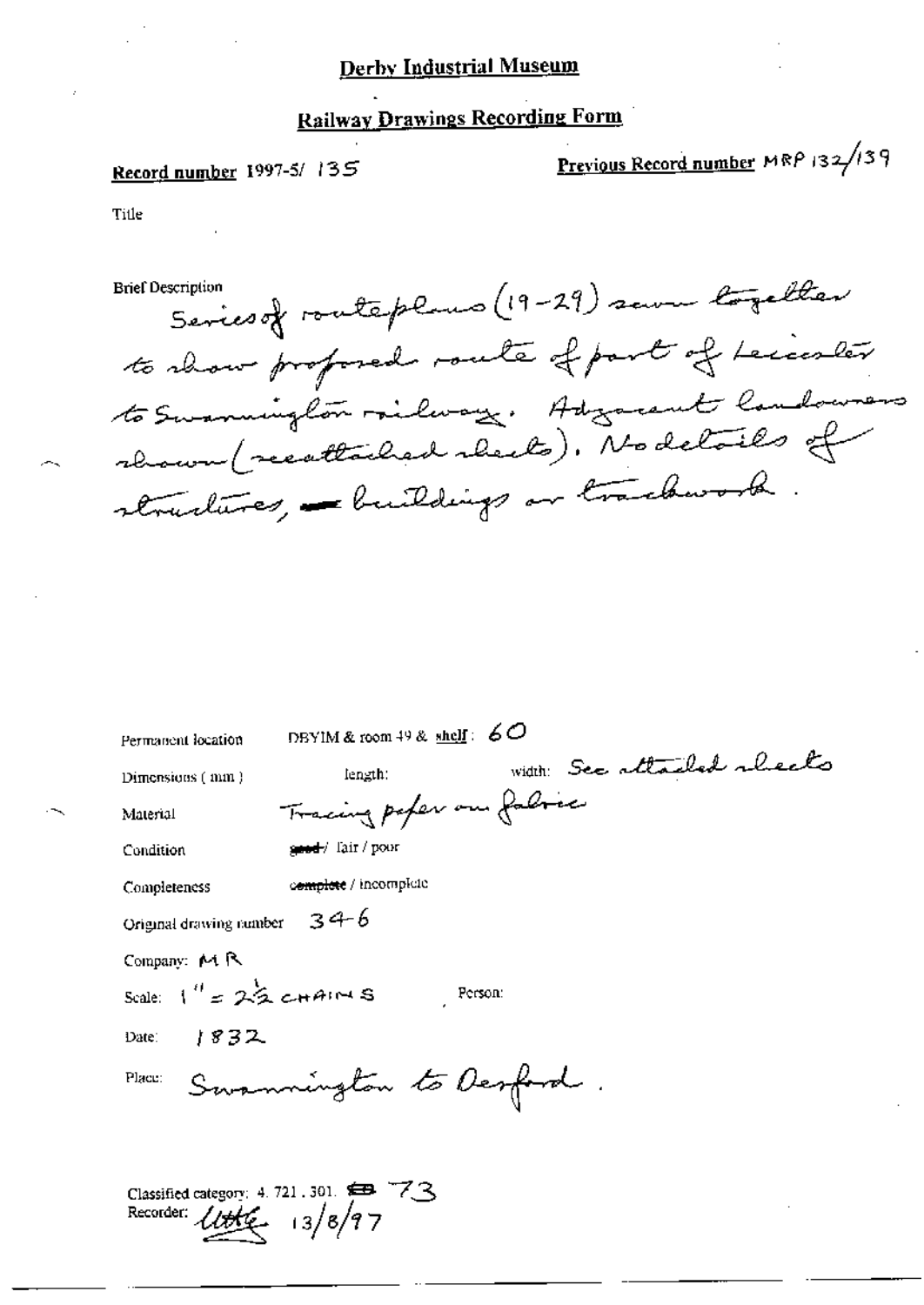$1997 - 5/135$ Swannington - Desfand

745 × 335  $S$ heeb 19. Parish of Whitmick Landowners: The Chaploins of four of the Hospital of William Wizston Benzamin Johnson the Elder John Cooper, William Shermin. Martha Rowse, Many Underwood. ∕400 × 25 ، 20 تاسعىقلا Parish of Whiterick. Landbourner': The Chaplains and Poor of the Hospital of William Wigston William Stenson the Elder, William Shern (Junction to beicester obwarmington Rockway)  $765 \times 340$ Sheek 21. county of Leicenter Parcia I Weilwick, Rivid of Thatock Landownens' William Shermin, Samuel Suilth Harring. William Stewson the Elder, Whitwick Colliery Co. Rew Wm Gardner. Rew Those Min Minton. James Schow, William Beton. John Willard Su. Elizabeth Marshall. - SmithHarris. Fhomes Webster. Sibian Colliery Co. Fhomas Lovelt. (Truetions to Suibston New colling and Whitnich Colliany)  $750\times360$ Shack 22, Country of Lancaster Parish of Ibelock Traslees of late Thomas Andley Roley and William & Sarah "Charletill. William Exton. Charles Faylow. Isaac Dowson Bloom Elizabeth Rainbrizz. George & Marthe Hopkins.  $740 \times 340$ Sleeb 23. County of Leccenter Parish of Shotoch. bandownents; Charles Fayleur. Bradshow Roby Burgen. Thomas turkland. John Nicholes Handson. George DMary